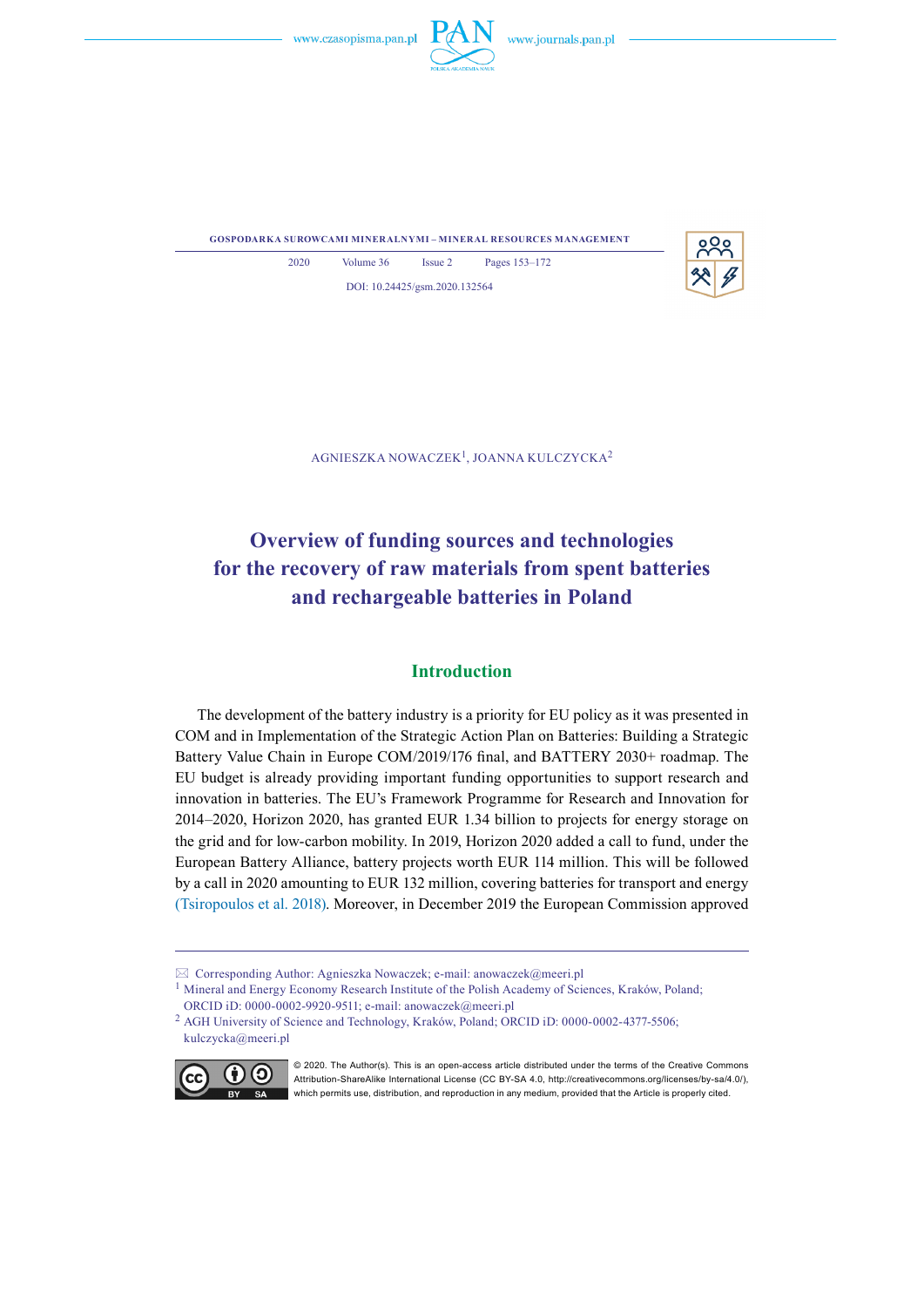

**154** Nowaczek and Kulczycka 2020 / Gospodarka Surowcami Mineralnymi – Mineral Resources Management 36(2), 153–172

EUR 3.2 billion of public financing for: Belgium, Finland, France, Germany, Italy, Poland and Sweden aimed to support research and innovation across the common European priority area throughout all segments of the battery value chain. Poland will focus mostly on recycling. The dynamic development of the battery industry is associated with the wide use of batteries in portable devices such as: computers, mobile phones, power tools and other electronic devices. The new direction of applications is the growing market of electric and hybrid vehicles (Świętosławski 2016). The industry associated with the production of Li-ion batteries is considered one of the fastest growing in the modern world. It is estimated that from 2025, the potential of the European Union market will be EUR 250 billion per year. This trend is favoured by a newer and comprehensive legislative and energy union governance frameworks. Therefore, the Commission had identified batteries as a strategic value chain, towards which the EU must increase investment and stimulate innovation within an improved industrial policy strategy to build a sustainable and competitive industrial base (COM(2018)773).

# **1. Financial support opportunities for projects**

Europe needs sustained and coordinated efforts to support investments in research and innovation in battery advanced materials and chemistries to enhance its performance on lithium-ion (Li-ion) battery cell technologies, and to pursue leadership in the next generation of battery technologies. The European Union has recently recognized the strategic importance and enormous business potential of metals related to energy storage, specifically to Li-ion batteries and their value chain. Since the battery industry is currently dominated by Asian countries, there is a huge risk that Europe is missing out the new business opportunities, whilst simultaneously becoming even more dependent on the foreign supply of both raw materials and end products. In order to avoid that risk and, instead, use the transition from fossil fuels to alternative sources of energy as an opportunity for Europe, the EU has encouraged the creation of the European Battery Alliance (EBA). EIT RawMaterials has been and will continue to be an active contributor to the European Battery Alliance (Strategic Agenda 2015, 2020). In the field of batteries, the EU mobilizes all its support instruments all round innovation cycle, analysis from basic research and prepared for projects demonstration, first implementation and commercialization. The European Regional Development Fund provides also the innovative research support aimed at promoting the energy sector and low carbon transport.

EU regions have expressed an interest in creating partnerships to implement joint projects and the further development of strong innovation ecosystems in the battery field. The EU budget is already providing important funding opportunities to support research and innovation (R+I) in batteries in Horizon 2020, Era-Net, KIC Raw Materials. Table 1 indicates selected financing options for projects related to innovative battery recycling technologies in EU.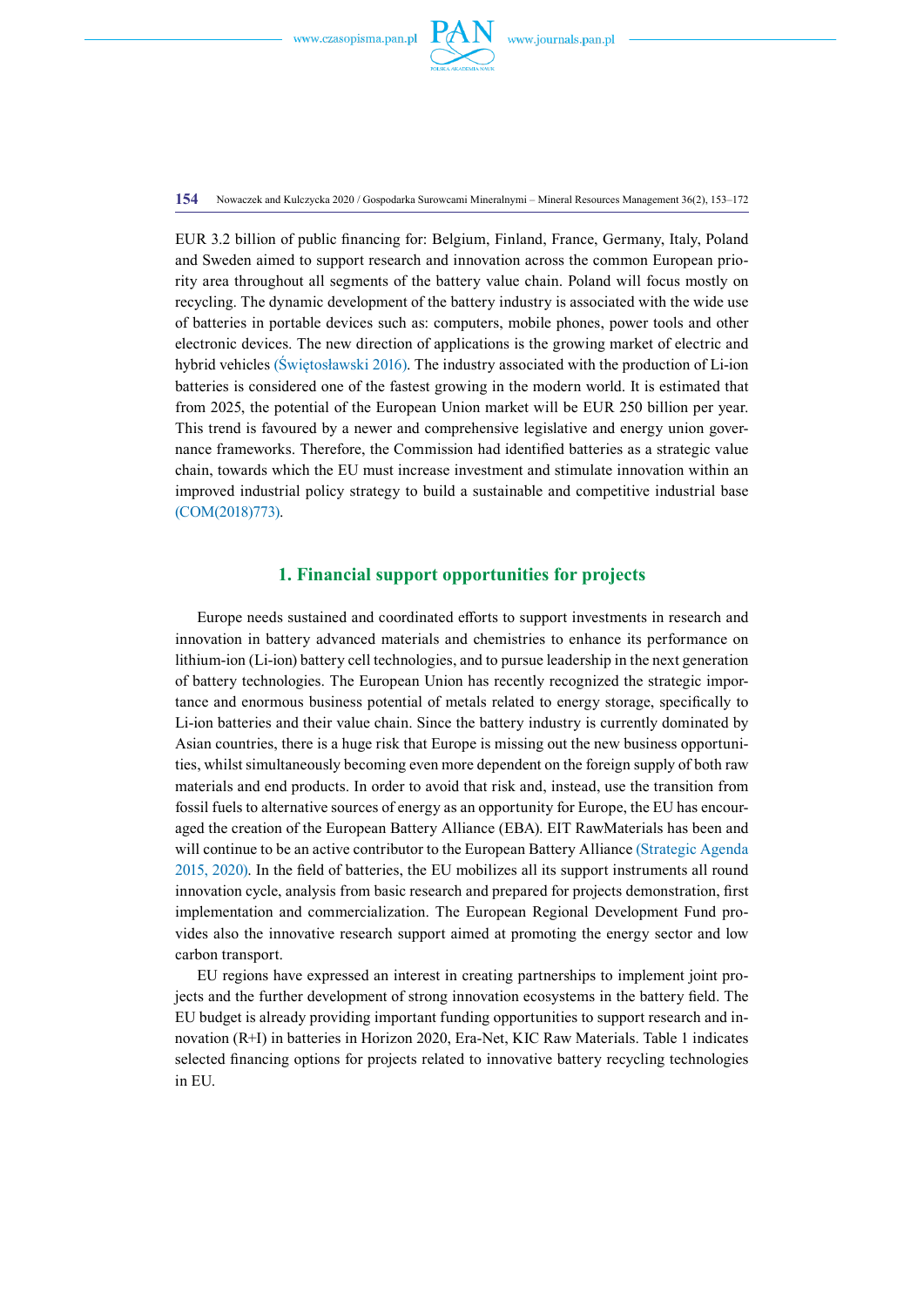



Table 1. Selected financing options for batteries in EU

Tabela 1. Możliwości finansowania projektów w zakresie baterii w UE

| Programme                             | $Calls - support EUR$                                                                                                                  | Chosen projects                                                                                                                                                                                                                                                                                                                                                   |
|---------------------------------------|----------------------------------------------------------------------------------------------------------------------------------------|-------------------------------------------------------------------------------------------------------------------------------------------------------------------------------------------------------------------------------------------------------------------------------------------------------------------------------------------------------------------|
| H <sub>2020</sub>                     | EUR 1.34 billion $-$<br>energy storage on the grid<br>and low-carbon mobility                                                          | • Affordable High-Performance Green Redox Flow Batteries<br>(HIGREEW)<br>• Copper-Based Flow Batteries for energy storage renewables<br>integration (CUBER)<br>• Development of full lignin based organic redox flow battery<br>suitable to work in warm environments and heavy multicycle<br>uses (BALIHT)<br>• Membrane-free Low cost high Density RFB (MELODY) |
| H <sub>2020</sub>                     | EUR $114$ million $-$<br>European Battery Alliance                                                                                     | • Li-ion cell pilot lines network (LiPLANET)<br>• Competitive next-generation European lithium-ion battery<br>technology (SeNSE)                                                                                                                                                                                                                                  |
| H <sub>2</sub> 020                    | EUR $20$ milion $-$<br>Next-generation batteries                                                                                       | • Advanced all Solid state safe lithium Metal technology<br>towards Vehicle Electrification (SAFELiMOVE)<br>• All Solid-sTate Reliable battery for 2025 (ASTRABAT)<br>• Liquid-Processed Solid-State Li-metal Battery: development<br>of upscale materials, processes and architectures (SOLiDIFY)                                                                |
| ERA-Net<br>Smart<br>Energy<br>Systems | EUR 22 million in 2019 for<br>transnational Research, Development<br>and Innovation projects on integrated<br>energy storage solutions | • Open Inter-DSO electricity markets for RES integration<br>(CALLIA)<br>• DC Distribution Smart Grids (DCSMART)<br>• Rural Intelligent Grid (RIGRID)                                                                                                                                                                                                              |

Author's own study based on available data.

Few of the many previous projects focused on recycling technologies, however, in the latest EU programmes (2019–2020), i.e. H2020-LC-BAT–2019–2020 it was emphasized that the complete electric rechargable batteries value chain and life-cycle must be taken into account, starting from the access to raw materials, innovative advanced materials and nanotechnologies to modelling, production, recycling, second life, life cycle and the environmental assessment. Moreover, in some projects, the increase in more sustainable products with a recycling efficiency going beyond the current legal requirements is expected. As it was established in the Batteries Directive, the perfect economic viability is greater than 50%. Many opportunities for financial support for the rationalization of innovative projects can be obtained through institutions such as KIC Raw Materials (KIC – Knowledge and Innovation Community) in the area of raw materials, established by the European Institute of Technology (EIT) in December 2014. The KIC Raw Materials will integrate and strengthen the innovation potential in the raw materials sector by introducing new solutions, products and services for the sustainable exploration, extraction, processing and recycling of natural resources. The next possibility to receive financial support is EIT InnoEnergy which enables and helps in the implementation of pioneering new technologies in the field of renewable energy sources. The European Battery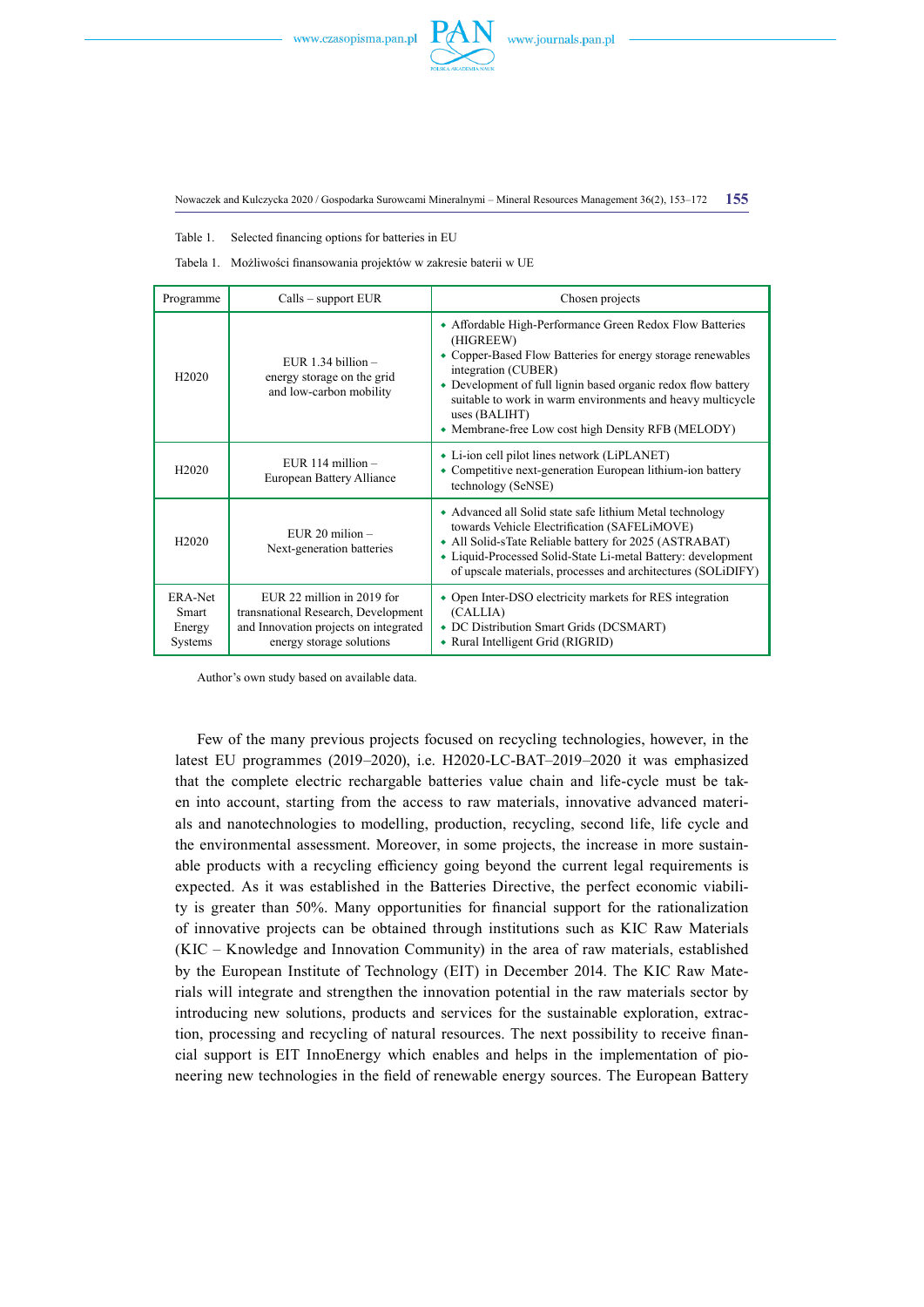

**156** Nowaczek and Kulczycka 2020 / Gospodarka Surowcami Mineralnymi – Mineral Resources Management 36(2), 153–172

Alliance (EBA) was launched in October 2017. This is to ensure that all Europeans benefit from safer traffic, cleaner vehicles and more sustainable technological solutions. All this will be achieved by creating a competitive and sustainable value chain in the production of battery cells in Europe. Table 2 indicates selected financing options for projects related to innovative battery recycling technologies.

#### Table 2. Selected institutions supporting financing of projects in the field of raw materials

| Programme                                                                   | $Calls - support EUR$                            | Chosen projects                                                                                                                                  |  |
|-----------------------------------------------------------------------------|--------------------------------------------------|--------------------------------------------------------------------------------------------------------------------------------------------------|--|
| <b>Business Investment</b><br>Platform (BIP) for the<br>battery value chain | EUR 5 bilion<br>investment                       | $\bullet$ E-BUS Battery (Impact)<br>• Nawacap Ultracapacitors & Ultra Fast Carbon Electrodes<br>(NAWATechnologies)                               |  |
| EIT KIC Raw<br>Materials                                                    | EIT funding<br>EUR 328 milion<br>$(2019 - 2022)$ | • Automotive Battery Recycling 2020 (AutoBatRec2020)<br>• European Lithium Institute (ELI)<br>• Li-ion batteries for electric Vehicles (ReLieVe) |  |
| EIT InnoEnergy                                                              | EUR 104 milion<br>in $2019$                      | • FLS200: Floating LiDAR Solutions (EOLOS)<br>• Industrial energy efficiency (Gulplug)<br>$\bullet$ Energy-independent housing (ESC)             |  |

Tabela 2. Wybrane instytucje wspierające finansowanie projektów z zakresu surowców

Author's own study based on available data.

There are many possibilities of financial support in Poland for innovative technologies of metal recovery from batteries. At present, support will be available to companies specializing in battery recycling in line with the introduced Circular Economy idea. The goal of the current projects is to increase the recycling capacity and extraction of elements from used batteries, and to bring them back into circulation. Under the EU funds (financial period 2014–2020) Polish entrepreneurs are implementing innovative projects in the field of the use of batteries and mobile devices under the [Smart Growth Operational Programme,](https://www.poir.gov.pl/media/6223/EN_POIR_zatwierdzony_przez_KE_23022015.pdf) [Infrastructure and Environment Operational Programme and](https://www.poir.gov.pl/media/6223/EN_POIR_zatwierdzony_przez_KE_23022015.pdf) 16 Regional Operational Programmes. Table 3 indicates selected Polish projects in the field of battery recycling.

Batteries and rechargable batteries have a significant raw material value, as they undergo recovery processes that can replace the extraction of fossil resources. The key ones: lithium, nickel, cobalt, manganese and graphite – are currently obtained from a small number of countries. In 1 Mg of mobile phones batteries, the average cobalt content is approx. 190 kg, while the nickel content – probably even more (Szamałek and Galos 2016). The unstable political situation in countries with sources of raw materials or high duties and taxes cannot only increase the cost of battery production, but also adversely affect their supply chain in Europe. The biggest challenges posed by new Li-ion on batteries are directly related to the replacement of expensive electrode materials (based on Co) with other less expensive materials, while extending their work time and extending the battery power (Bakierska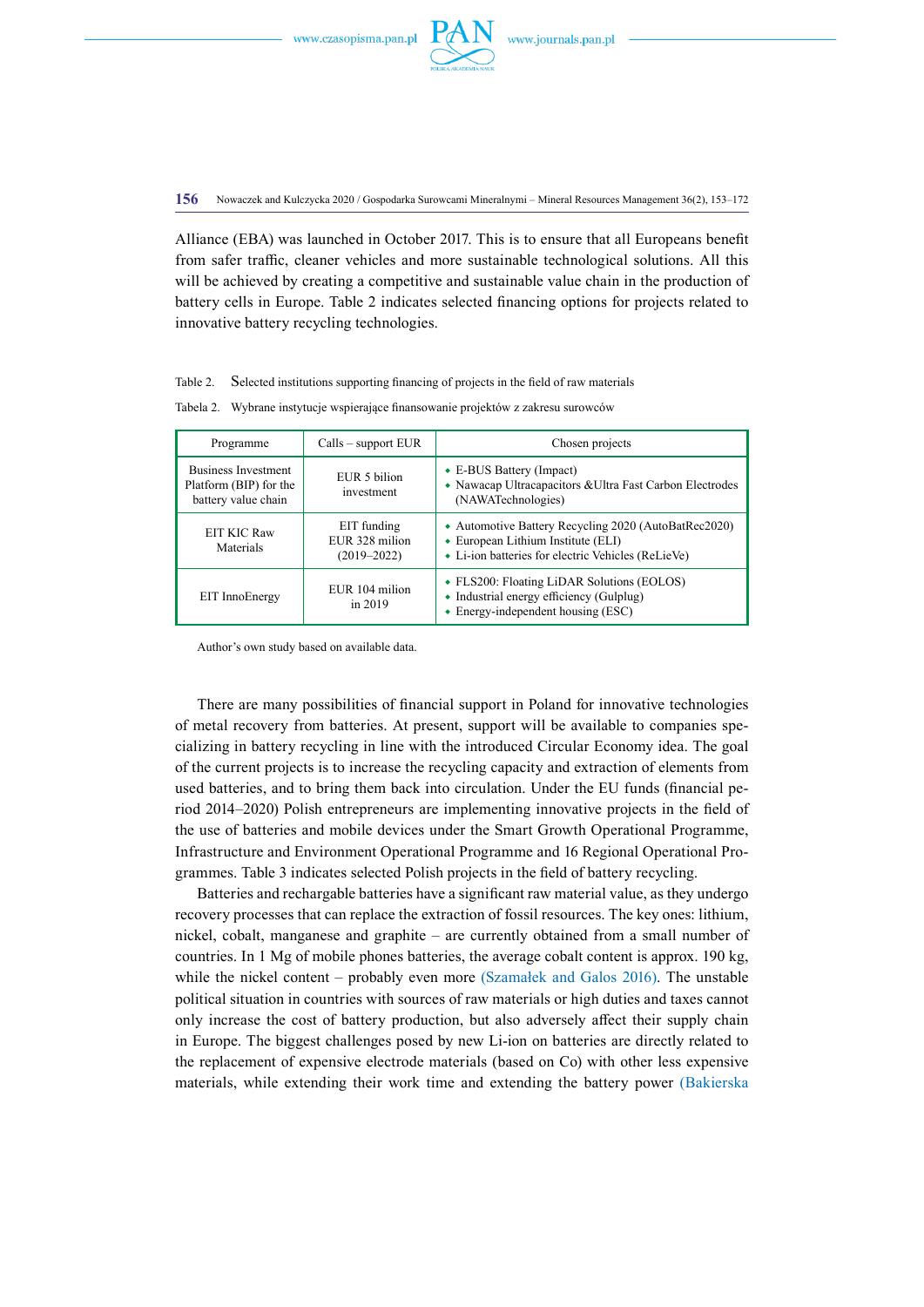

Table 3. Selected projects in the field of battery recycling in Poland

Tabela 3. Wybrane projekty z zakresu recyklingu baterii w Polsce

| Programme                                                                               | $Calls - support EUR$                                 | Chosen projects                                                                                                                                                                                                                                                                                                    |  |
|-----------------------------------------------------------------------------------------|-------------------------------------------------------|--------------------------------------------------------------------------------------------------------------------------------------------------------------------------------------------------------------------------------------------------------------------------------------------------------------------|--|
| 1.2. Sectoral R&D<br>programs Smart Growth<br><b>Operational Programme</b><br>2014-2020 | EUR 20 milion<br>in $2017 -$<br>Intelligent recycling | • Thermal conversion of WEEE, PCBs and lithium ion<br>batteries with recovery of Cu, Ni, lanthanides<br>• Lithium cell and lithium ion processing technology<br>• Development of an innovative metal recycling<br>technology, including metals critical, from scrap<br>of used electrical and electronic equipment |  |
| Infrastructure and<br><b>Environment Operational</b><br>Programme 2014-2020             | EUR 26 milion<br>Municipal waste<br>management        | • Selective Waste Collection Point System                                                                                                                                                                                                                                                                          |  |

Author's own study based on available data.

and Chojnacka 2016). It is currently estimated that the cost of producing Li-ion batteries p/er 1 kWh is about USD 1000. There is a tendency to reduce this amount to several hundred dollars per 1 kWh. An important aspect in the battery and rechargable battery industry is the recovery of metals such as cobalt which comes from sources classified as exhaustive in the next decade (Pikoń and Bogacka 2017). Therefore, an important element is to enable the recovery of valuable raw materials in appropriate recycling processes. The variety of lithium cells, continuous technological progress in their construction can affect both the economics of processes and the safety itself of processing this type of waste. There is no company in Poland thad would develop the full recycling of the used batteries (Sobianowska-Turek et al. 2016). The most common technique available for processing of this type of waste is the elimination of burdensome waste and introducing its components to the pyrometallurgical process without any basic changes to phase parameters.

# **2. Scenarios for the development of battery and rechargable battery market in Poland**

The analysis of the battery market must take the current trends and the expected increase in demand and production of individual types of batteries and rechargable batteries into account. The paper has reviewed technology changes on the battery and rechargable battery market in Poland which was the basis for the foresight analysis. This method is utilized in many areas of the economy and politics to facilitate the process of making the best possible long-term decisions (Burt and Heijden 2008; Duin and Hartigh 2009), to support innovative activity (Amanatidou and Guy 2008) and strategic planning through the identification of alternative ways of development for emerging technologies, trends and the creation of future scenarios (Ofek and Wathieu 2010). Based on such strategic methods of prediction as the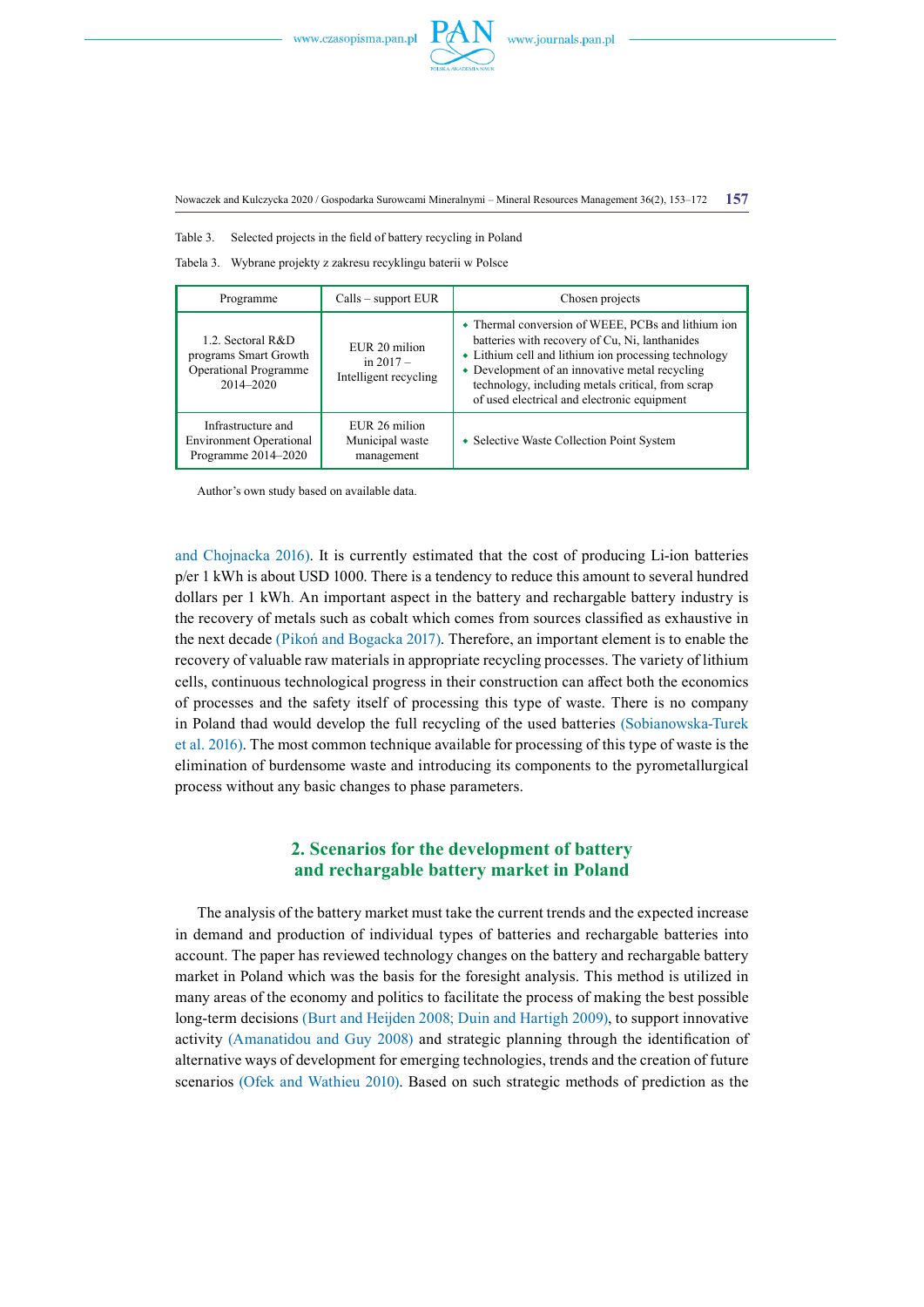

**158** Nowaczek and Kulczycka 2020 / Gospodarka Surowcami Mineralnymi – Mineral Resources Management 36(2), 153–172

foresight analysis, a methodology whose aim is to examine the direction of the development of Polish battery and rechargable battery market was proposed. The scenario method has been selected, based on the premise that future events cannot be predicted with absolute accuracy and therefore various "scenarios" of the current situation's development should be prepared. On the basis of this method, the literature review and the analysis of the existing data (strategies, market analyses) probable scenarios for the battery and rechargable battery market in Poland have been built. Political, technological and social factors have been chosen as those exerting the strongest impact on the battery and rechargable battery market. Amongst the factors selected, trends and phenomena, theoccurrence of which in the future will be of vital importance, were defined. The assessment of phenomena was made through defining of the development directions. As a result of the tendency analysis, three scenarios were developed. An optimistic scenario was created by selecting in particular areas of the economic environment a trend with the highest potential of growth and positive impact on the economy. A pessimistic scenario was created based on processes with low potential of growth and that exert a negative impact on the market. The most probable scenario was built relying on trends with the stable potential of growth and the highest likelihood of occurrence, regardless of potential force of their negative or positive impact. Table 4 presents the directions of development for individual scenarios.

The scenarios presented in this chapter are the result of the analysis of trends in the environment of the battery and rechargable battery market in Poland. The optimistic scenario assumes that the greatest change on the battery and rechargable battery market

| Environmental factors/trends                          | Optimistic<br>scenario    | Pessimistic<br>scenario | Probable<br>scenario |  |
|-------------------------------------------------------|---------------------------|-------------------------|----------------------|--|
|                                                       | Directions of development |                         |                      |  |
| Technological change                                  |                           |                         | $\leftrightarrow$    |  |
| Rate of change in production processes                | $\leftrightarrow$         | $\leftrightarrow$       | $\leftrightarrow$    |  |
| R&D cooperation                                       |                           | $\leftrightarrow$       |                      |  |
| Wealth of the society                                 |                           |                         |                      |  |
| Environmental protection                              | $\leftrightarrow$         | $\leftrightarrow$       | $\leftrightarrow$    |  |
| EU legislation                                        | $\leftrightarrow$         |                         | $\leftrightarrow$    |  |
| Polish legislation                                    |                           |                         |                      |  |
| Public procurement                                    |                           |                         | $\leftrightarrow$    |  |
| Financing of battery and rechargable battery projects |                           |                         | $\leftrightarrow$    |  |

Tabela 4. Scenariusze rozwoju rynku baterii i akumulatorów w Polsce

Table 4. Scenarios for the battery and rechargable battery market development in Poland

Author's own study based on available data.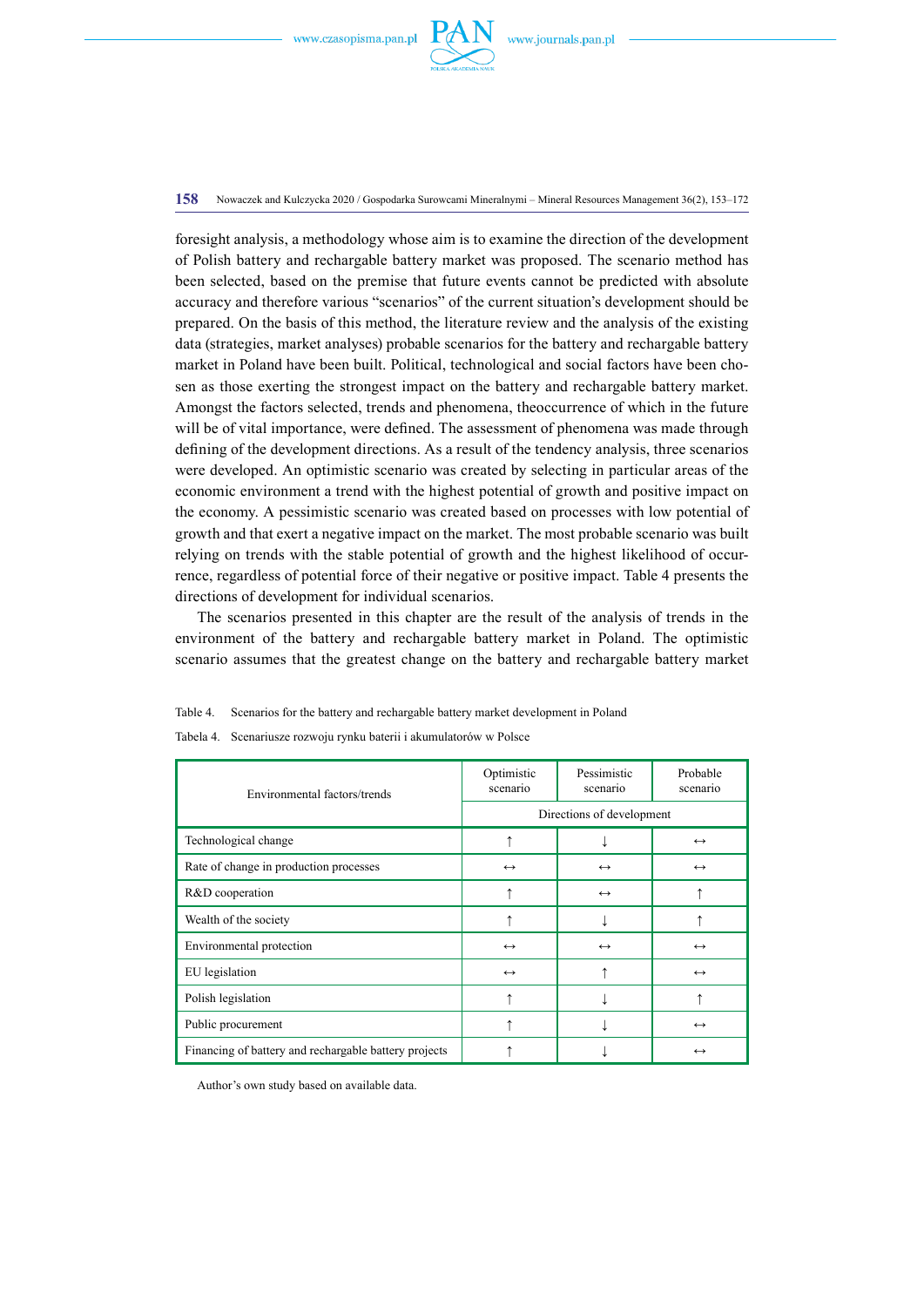

Nowaczek and Kulczycka 2020 / Gospodarka Surowcami Mineralnymi – Mineral Resources Management 36(2), 153–172 **159**

in Poland will concern the area of technology. Firstly, the increase in R&D cooperation will play a significant role in this sector's development. New technologies will emerge. A transfer of knowledge to entities in cooperation will occur resulting in the development of innovative solutions. A premise for optimism was the improvement in the social environment (increase in the society's wealth). In the regulatory and legal environment, the increase in the scope of public procurement and higher inlays on battery and rechargable battery recycling projects will be of great importance. In a pessimistic scenario for the battery and rechargable battery market in Poland, great difficulties in the social environment, with reduced society wealth in particular, may adversely affect the emergence of new businesses. The regulatory and legal environment may be affected by negative regulation which will result in decreased share of the public sector as regards to public procurement. Adverse effects will apply the least to the technological environment, the absence of increased rate of change in production processes, however, will cause difficulties in the development of new technologies. The overall result of these trends will be a decreased amount of modern and efficient solutions brought about by the aversion of risky decision making. a moderate development is assumed in the probable scenario on the battery and rechargable battery market in Poland. The technological environment is particularly conducive for the sector. The increase in the R&D cooperation as well as academic and research facilities will play a vital role. The sector will benefit from the favourable social environment as well, with increased society wealth in particular. Most likely, the regulatory and legal environment will also evolve towards a positive change on the battery and rechargable battery market in Poland. Assumptions were adopted that in line with the concept of a circular economy, activities in the field of recycling and obtaining metals from waste will be supported in Poland. This is realistic because in January 2019 a new National Intelligent Specialization – The Circular Economy – water, fossil raw materials, waste was created (Kulczycka et al. 2019). In Poland, there has been a broad discussion on the implementation of state policy in the field of raw materials for several years now, in which it in which obtaining raw materials from waste is also planned. Strong policy support in both battery production and recycling has already been implemented as part of EU policy.

# **3. Technologies for recovering raw materials from used batteries**

Technologies for the recovery of raw materials from used batteries are separation (mechanical), pyrometallurgical and hydrometallurgical methods (Sobianowska-Turek et al. 2014). Separation methods are most commonly used for batteries (industrial type) and as a preliminary operation in the field of processing technologies. They rely on mechanical loosening of the structure (body) of the battery with characteristic properties (density, size, magnetic properties). These activities are usually simple and cheaper than other processes, and therefore they are used to prepare the material stream for further chemical processing. Pyrometallurgical methods rely on the recovery of materials (basic metals) through their use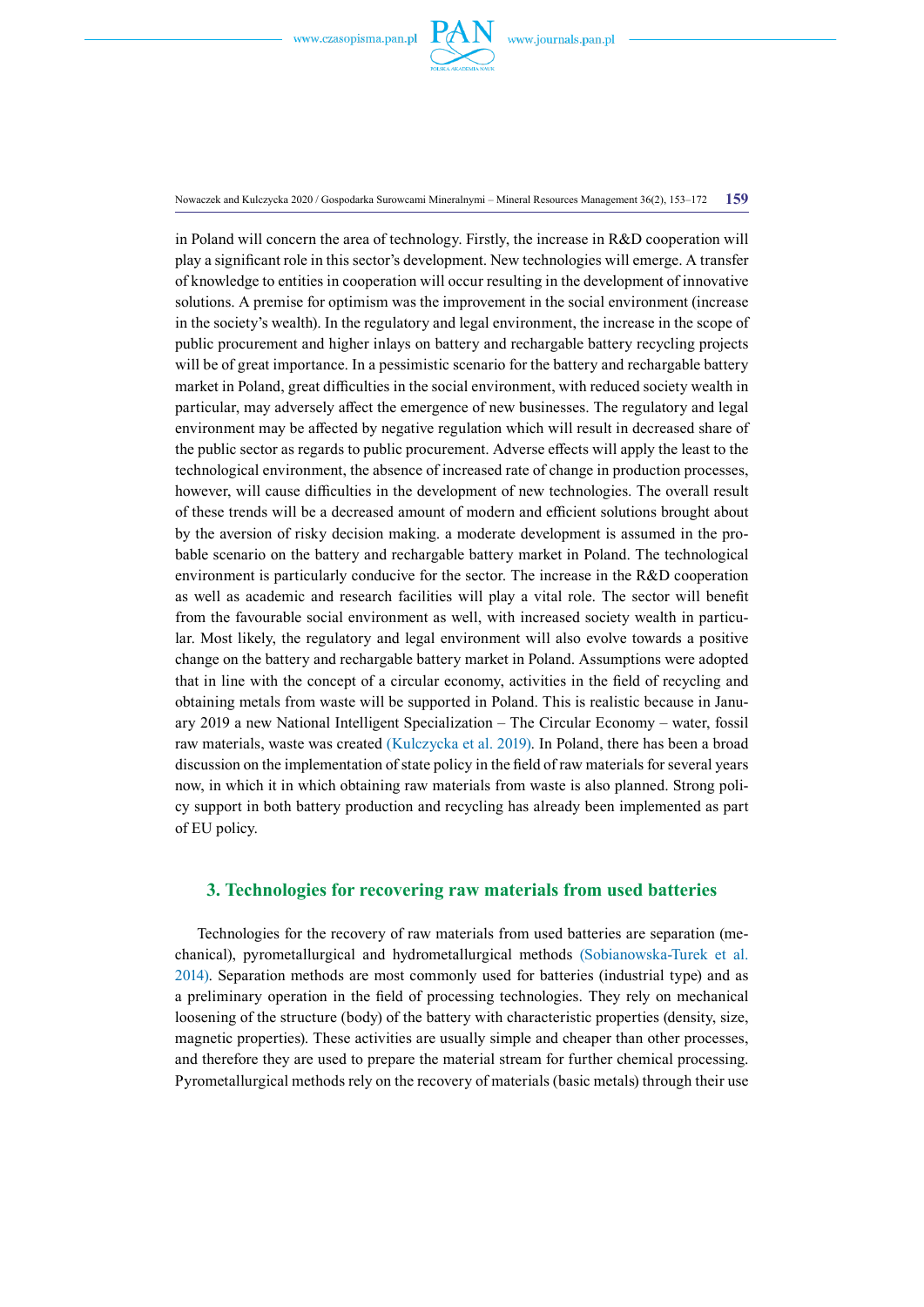

#### **160** Nowaczek and Kulczycka 2020 / Gospodarka Surowcami Mineralnymi – Mineral Resources Management 36(2), 153–172

at high temperatures for active condensed phases (including metal alloy) or for the gas phase with subsequent condensation. These methods are used for richer phases in the recovery of components, they can accumulate at elevated temperatures in the gas phase (applies to e.g. cadmium or zinc). The advantage of pyrometallurgical methods is the possibility of recycling various types of cells, including different materials (Sobianowska-Turek 2009). Hydrometallurgical methods usually involve acid or alkaline leaching of prepared battery waste (after mechanical treatment). It should be remembered that hydrometallurgical processes are less energy-consuming than pyrometallurgical ones, but the waste generated is more onerous. Recently, bio-metallurgical processes have become increasingly popular. Compared with the above-mentioned pyro- and hydrometallurgical processes, it is believed that biological processes have higher efficiency, lower cost and are safer for the environment (Espinosa et al. 2004; Xin et al. 2009). In recent years, an increase in the development of bio-metallurgical processes has been observed, which gradually began to replace hydrometallurgical processes. Unfortunately, their big disadvantage is the time and breeding of various types of bacteria. However, the treatment period of the bio processes is longer and different types of bacteria are required. Among the different types of bacteria and inorganic chemical solutions, the Acidithiobacillus ferrooxidans are extensively investigated for the battery waste treatment. Elemental sulfur and Acidithiobacillus ferrooxidans ferrous ions were used to produce metabolites, where the  $H_2SO_4$  and ferric ion were responsible to recover Li and Co from  $LiCoO<sub>2</sub>$  of Li-ion batteries (LiBs). The results show that the metabolites enhanced the dissolution of metals and that, the bio-dissolution of Co was faster than the one of Li (Mishra et al. 2008). The bioleaching process of the spent LiBs at pulp densities ranging from 1% to 4% was investigated with exploration of the process controls. A bioleaching efficiency dec-rease from 52% to 10% was observed for Co, while a decrease from 80% to 37% occurred to Li recovery. This decrease was attributed to a pulp density increase from 1% to 4%, with an extraction efficiency of 72% for Co and 89% for Li at 2% pulp density (Wajda et al. 2015; Bajestani et al. 2014). Compared to the chemical leaching process and based on thermodynamic analyzes, the bioleaching process has great potential for recovering metals from spent LiBs.The bioleaching of heavy metals from spent Ni-Cd and NiMH batteries using Acidithiobacillus ferrooxidans was investigated (Bajestani et al. 2014). In order to investigate the effects of initial pH, powder size and initial  $Fe<sup>3+</sup>$  concentration on the percentage of metals recovered, a Box-Behnken design was used. Under optimization of the experimental conditions a recovery of 87, 67, and 93.7% for Ni, Cd and Co, respectively, was obtained. It was confirmed that, Acidithiobacillus ferrooxidans is an effective toxin resistant microorganism for the bio-recovery of heavy metals. Other groups (Zeng et al. 2013) discuss the influence of silver ions on the bioleaching of cobalt from spent LiBs. Using the same bacteria type Acidithiobacillus ferrooxidans and a concentration of 0.02 g/L  $Ag<sup>+</sup>$ a 98.4% Co recovery was obtained, while in the absence of  $Ag<sup>+</sup> a 43.1%$  Co was observed. The proposed mechanism is based on catalytic interactions: firstly  $Ag<sup>+</sup>$  reacts with Co to form  $AgCoO<sub>2</sub>$ , while an enhancement of the Co recovery using Acidithiobacillus ferrooxidans and Ag+ is explained (Zeng et al. 2013). Xin et al. (Xin et al. 2009) dealt with the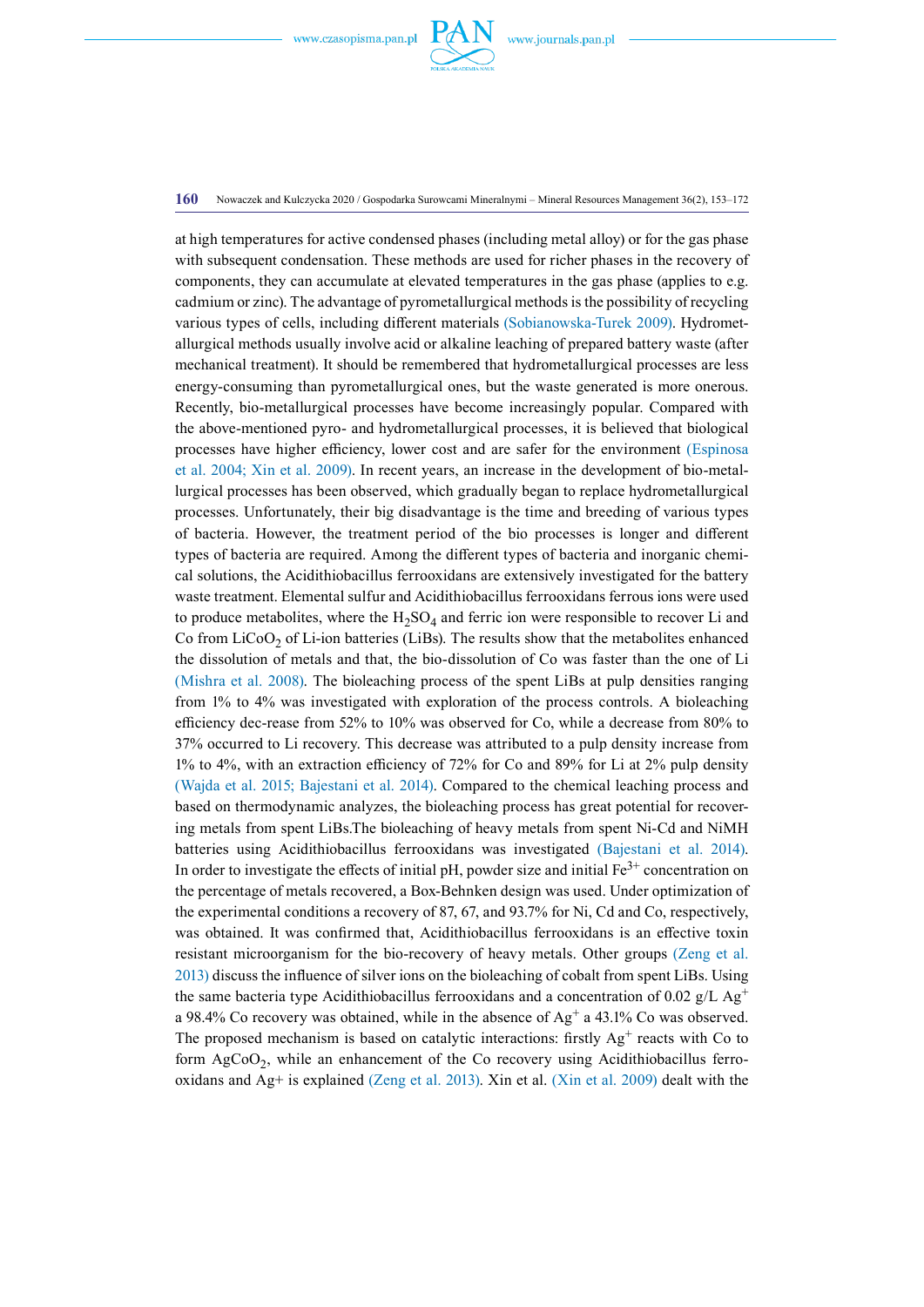

Nowaczek and Kulczycka 2020 / Gospodarka Surowcami Mineralnymi – Mineral Resources Management 36(2), 153–172 **161**

recycling of spent Zn-Mn batteries via bio-metallurgy. Under optimum conditions a 96% of Zn extraction was achieved within 24 h, while 60% of Mn extraction was obtained using a biological mechanism with incubation for more than 7 days. For a better understanding of the mechanism of the leaching reaction a modified shrinking core model was proposed. The recovery of Cr and Ni using bioleaching of dewatered metal-plating sludge was subjected, showing that pH = 1, a pulp density of 9 g/l and initial Fe<sup>3+</sup> concentration of 1 g/l are the optimum values and represent an recovery efficiency of 55.6% for Cr and 58.2% for Ni. However, even if the bioleaching process shows good results with respect to the recovery efficiencies, the procedure needs to be more effective by improving the methods and reducing cost for culturing the bacteria. Nevertheless, the bacteria need to be exchanged at a specific time intervals being unable to remain active in a concentrated waste solution. In order to bring the process to a commercial operation, the bio-metallurgy process remains challenging.

# **3.1. Lead-acid batteries**

Lead-acid batteries are used as car batteries, gel batteries, forklifts batteries, cleaning machines batteries, UPS batteries, telephone exchange batteries, server rooms batteries, industrial batteries, submarine batteries. Figure 1 shows the composition of the lead-acid battery.

Lead acid batteries in Poland are processed by:

- $\bullet$  Orzeł Biały in Bytom processing capacity approx. 120 thousand Mg of scrap metal/year,
- $\bullet$  Baterpol in Swietochlowice processing capacity approx. 70 thousand Mg per year,
- [ZAP Sznajder Batterien Inc](https://bdo.mos.gov.pl/web/rejestr-publiczny/podmiot/24994/szczegoly) in Pruszkow processing capacity approx. 11 thousand Mg,
- Akros Llc in Stoczek Lukowski permission for processing 1.5 thousand Mg/year,
- A.L.V. "LINK" Trade and Service Production Company.

Companies with higher processing capacities have a collection network for used batteries, therefore they also deal with the provision of equipment to the recipients with acid-resistant containers necessary for the transport of batteries. The recycling process of batteries



Fig. 1. Composition of a lead acid battery (http://www.orzel-bialy.com.pl/pl/oferta/proces-recyklingu)

Rys. 1. Skład akumulatora kwasowo-ołowiowego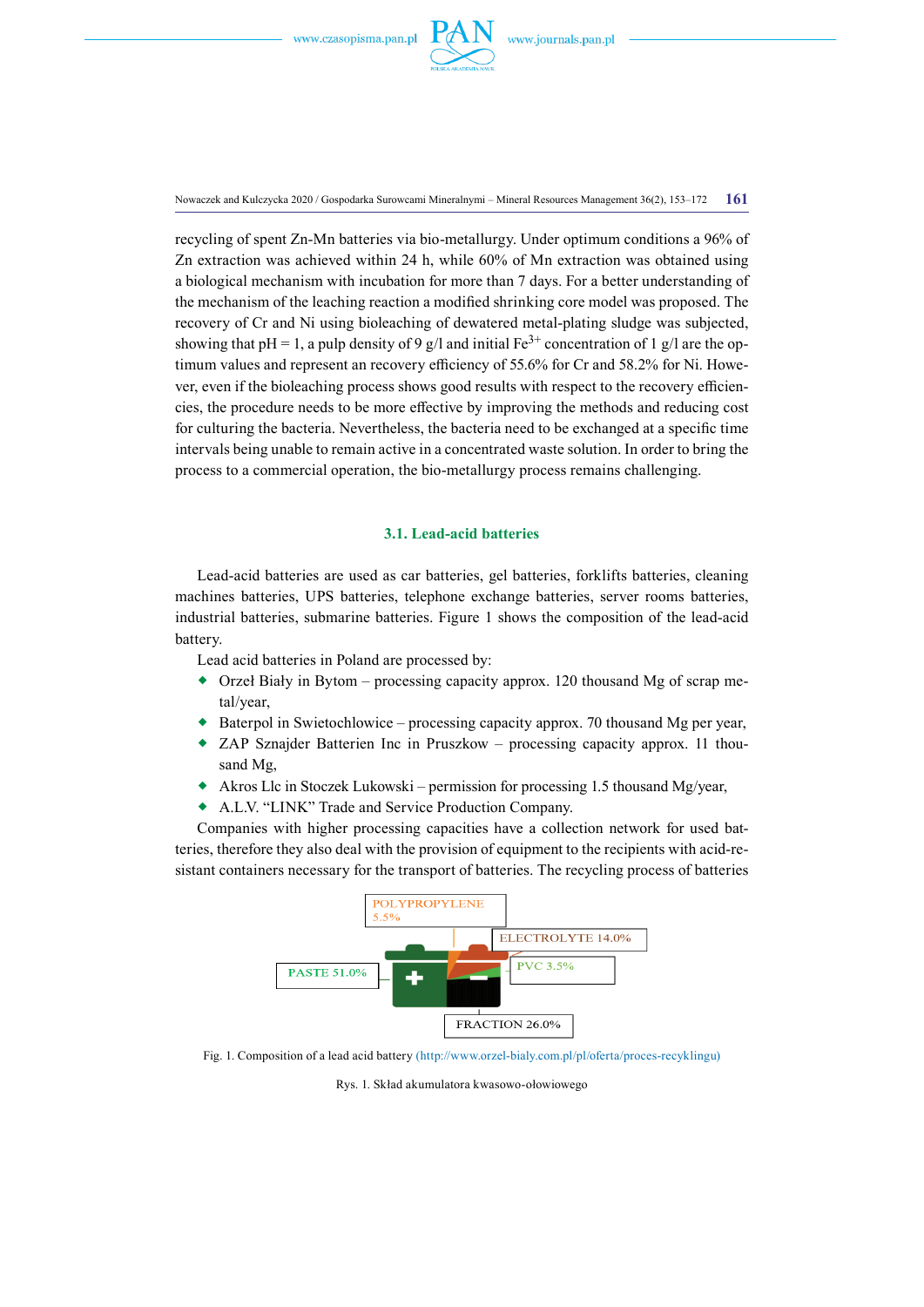

#### **162** Nowaczek and Kulczycka 2020 / Gospodarka Surowcami Mineralnymi – Mineral Resources Management 36(2), 153–172

carried out in these enterprises consists mainly in the recovery of lead. Larger companies also have installations for neutralizing sulfuric acid, smaller ones (like Akros), only melt metallic lead and sell castings, and dross is managed in external companies (in rotary kilns). The volume of supply for processing lead-acid batteries in Poland is estimated at about 120,000. Mg and the processing capacity of these plants significantly exceeds it. The price of battery scrap ranges from PLN 2.8 to PLN 4 per kilogram. Almost 100% of used lead- -acid batteries are currently being processed in Poland. An increase in the processing of one company can take place only at the expense of the other. The best solution would be import, which according to Polish regulations is prohibited (batteries qualify for hazardous waste). The Baterpol company purchases and processes battery scrap, while being a significant producer of refined lead and lead alloys. The company operates in two plants, the Battery Scrap Processing Plant located in Świętochłowice and the Lead Plant located in Katowice. The technological solutions used close the battery recycling cycle and allow for the economic use of over 95% of mass of battery scrap. Lead recovered from used batteries is used to produce refined lead, and electrolyte and sulfur from desulphurized paste are used to produce sodium sulphate – used in the chemical industry. Battery scrap processing is carried out using CX technology (the Italian company Engitec Technologies). The installation for the recycling of scrap metal in the Orzeł Biały enterprise uses the technology of separation and segregation with the use of heavy liquids, as well as melting of metal-bearing fractions in rotary-swing furnaces (Kamińska et al. 2014). In lead, paste, which constitutes about 51% wt. battery contains about 74% of lead, and in the metallic fraction, which is about 26% of the weight of the battery, there is about 98% lead. With such assumptions, it can be estimated that over 632 kg of lead can be recovered from 1 Mg of battery scrap. According to money.pl (www.money.pl) the price of 1 Mg of lead is a minimum of USD 2,000.

## **3.2. Rechargeable batteries and lithium ion batteries**

LiBs that are used, among others, in electric and hybrid vehicles, they are made of housing (25%), cathode (25%), anode (14%), electrolyte (10%), copper foil (8%), aluminum foil (5%), separator (4%) and others (6%). In addition to vehicles, LiBs are used in laptops, power tools, vacuum cleaners, drones. The most popular version is lithium-cobalt, but manganese, titanium, aluminum or nickel in various blends and proportions, among others, can be used for the construction of cells. However, most of these options are unprofitable. Anode and cathode are the most important and the most valuable components of the battery, due to the presence of Co, Fe and Ni. The anode for lithium-ion batteries is made of graphite, carbon and polyvinylidene fluoride (PVDF), while the cathode consists of carbon, PVDF binder and lithium. Active cathode materials include lithium, which usually occurs as oxides  $LiCoO<sub>2</sub>$ ,  $LIMnO<sub>4</sub>$ ,  $LiNiO<sub>2</sub>$ ,  $LiV<sub>2</sub>O<sub>3</sub>$  and  $LiFePO<sub>4</sub>$ . The role of electrolyte in Li-ion batteries is played by an organic substance containing dissolved salts, including LIPF6, LiBF4. An important element of the battery is also a separator, mainta-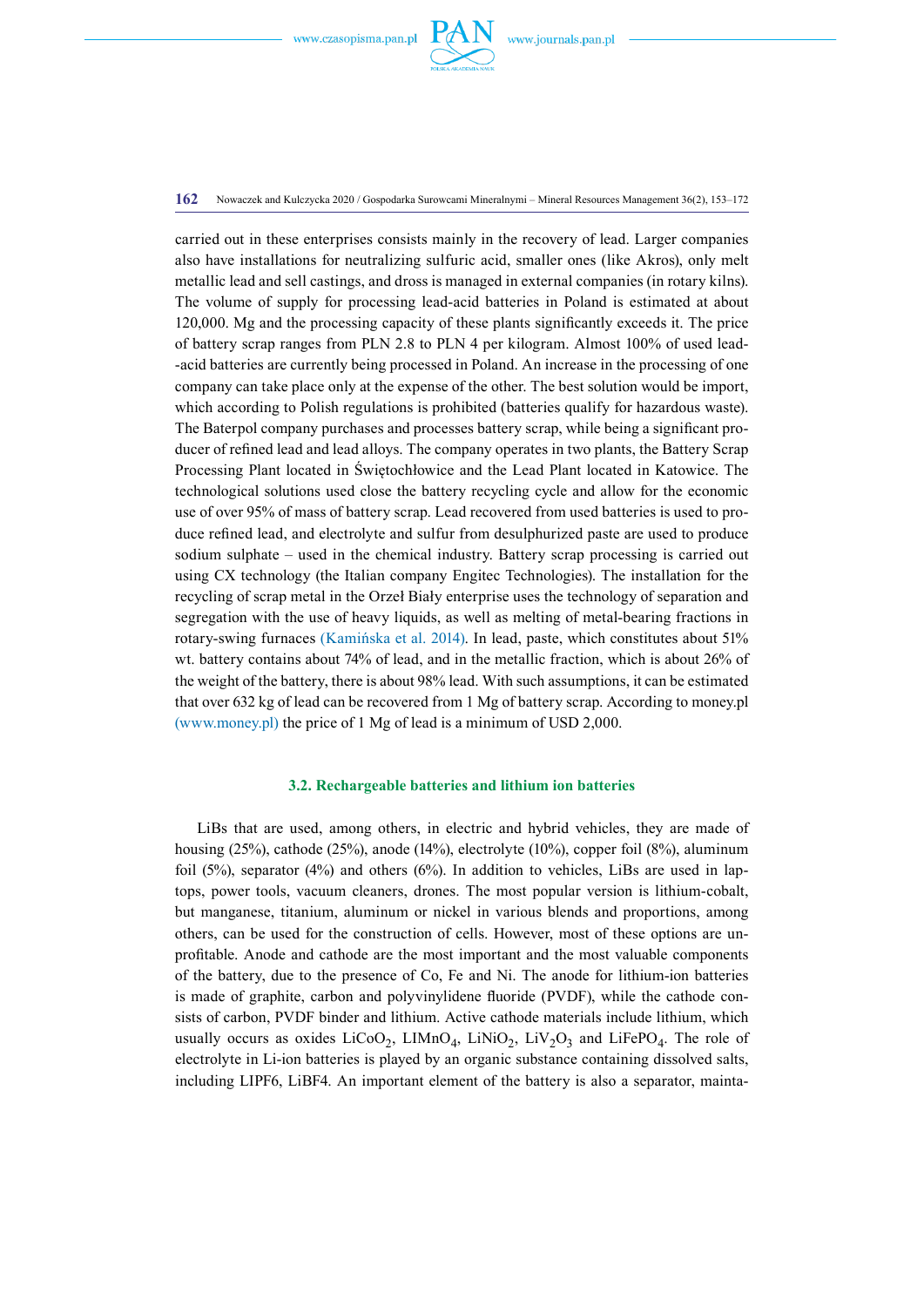

ining an equal distance between the electrodes; it is made of PE or PP. Table 5 contains the material compositions of LiBs from three different manufacturers (Mantuano et al. 2006).

| Tabela 5. Skład surowcowy akumulatorów litowo-jonowych trzech różnych producentów (% wag.) |           |           |           |                 |
|--------------------------------------------------------------------------------------------|-----------|-----------|-----------|-----------------|
| Metal                                                                                      | I         | $\rm II$  | Ш         | Average content |
| Al                                                                                         | 10.0      | 6.5       | 6.6       | $8 \pm 3$       |
| Cd                                                                                         | 0.03      | 0.01      | 0.03      | $0.02 \pm 0.02$ |
| Co                                                                                         | 42.9      | 30.8      | 34.2      | $36 \pm 9$      |
| Cu                                                                                         | 13        |           |           | 13              |
| Fe                                                                                         | 0.03      | 0.06      | 0.1       | $0.06 \pm 0.05$ |
| Li                                                                                         | 8.88      | 2.48      | 2.45      | $5 \pm 6$       |
| Mn                                                                                         | not found | not found | 0.01      | ${}_{0.01}$     |
| Ni                                                                                         | 0.02      | 0.02      | 0.02      | 0.02            |
| Pb                                                                                         | not found | not found | not found | not found       |
| Zn                                                                                         | 0.01      | not found | not found | ${}_{0.01}$     |

Table 5. Material composition of Li-ion batteries from three different manufacturers (% wt)

LiBs are mainly subjected to recycling processes by hydrometallurgical methods (they include acid or base dissolution, solvent extraction, chemical precipitation, electrochemical methods and/or a combination of these processes, 57.3%), but also by mecha- nical methods (22.9%) and pyrometallurgical (thermal processes, 16.8%). On an industrial scale, recycling by hydro- and pyrometallurgical methods mainly carried out by means of processes is mainly used (Elibama: European Li-Ion Battery Advanced Manufacturing). The most common recycling methods are:

- Umicore pyrometallurgical method possibility of recovery, among others cobalt, nickel, copper, and iron; the disadvantage is the inability to recover lithium, magnesium and aluminum; high energy process,
- $\bullet$  Sony-Sumitomo hydrometallurgical method possibility of cobalt recovery; the disadvantage is the inability to recover lithium,
- $\bullet$  Toxco hydrometallurgical method the possibility of lithium recovery at 15–26%,
- Recupyl hydrometallurgical method the possibility of recovery of lithium, cobalt.

In recent years, biological technologies that use microorganisms to recover metals are developing techniques for recycling LiBs. Acidithiobacillus ferrooxidans are used, including Acidithiobacillus ferrooxidans, which transfer metals from solid to liquid phase by bio-oxidation and bioleaching (Marcincakova et al. 2016). Due to the growing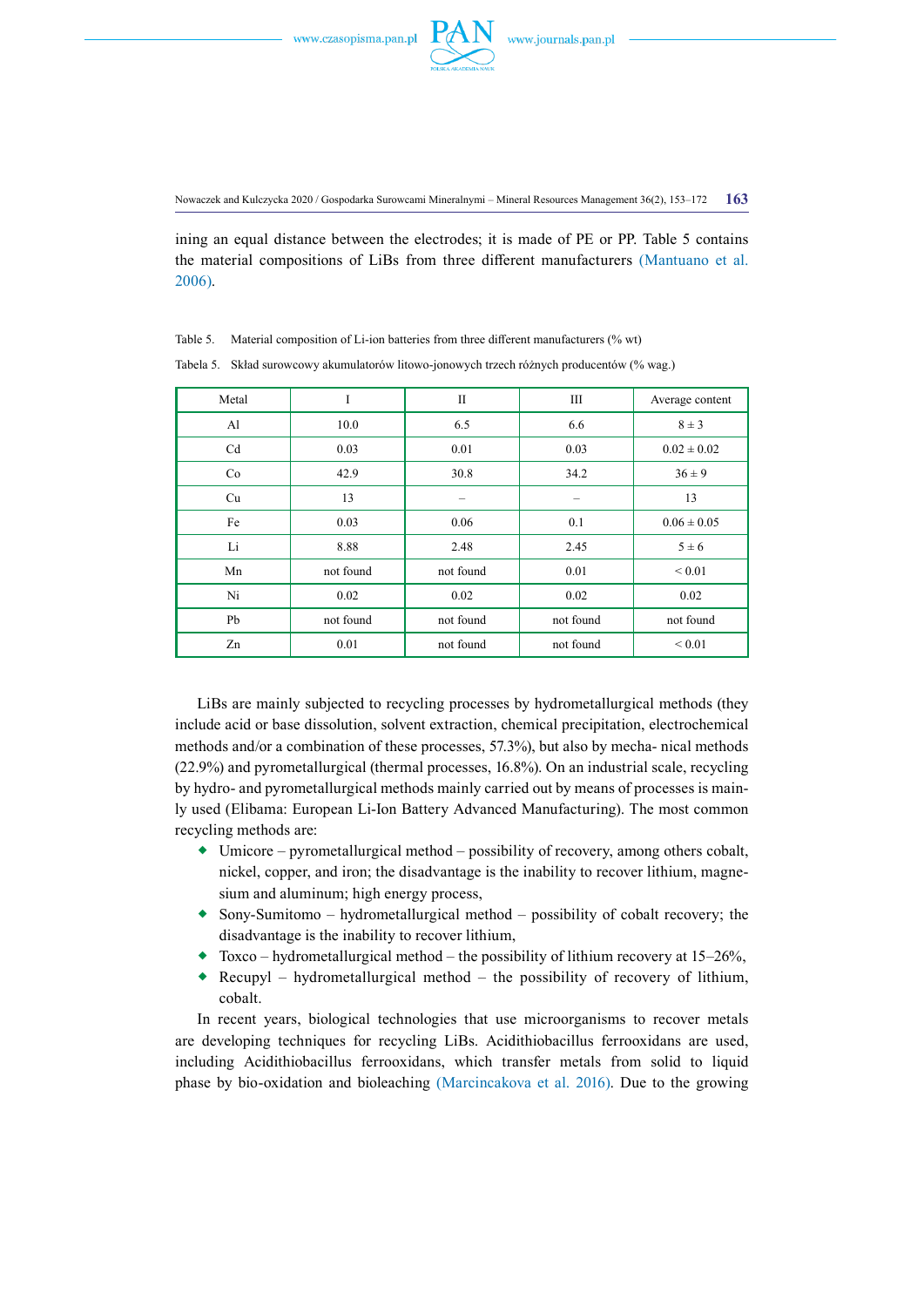

**164** Nowaczek and Kulczycka 2020 / Gospodarka Surowcami Mineralnymi – Mineral Resources Management 36(2), 153–172

share of electric and hybrid cars, possibilities of Li and Co recovery from LiBs used in the above mentioned are also being developed. The methods described below are in the phase of laboratory tests. Works were carried out on the possibility of recycling LiBs using the so-called fountain beds: in the first stage of the process, the batteries are mechanically crushed using a hammer mill to a particle size <10 mm and then screened on sieves with a mesh size of 0.211 mm (Wójcik et al. 2017). Metals, plastics and powdered materials are separated in this way. The separated fractions are subjected to a three-stage elutriation process by introducing them to a fountain bed with an air supply. During the initial elutriation, polymer fibers with a low content of Cu, Al,  $LiCoO<sub>2</sub>$  and graphite are separated, which are then screened on sieves. The material remaining on the fountain bed is subjected to a second degree of elutriation with separation of the Cu/Al fraction, which is subject to purification. In this way, polymers and fractions of different materials with larger dimensions are obtained, which are recycled. In the third stage of elutriation, the LiBs housing materials are separated. Another method is the ANVIL (Adhesion Neutralization via Incineration and Impact Liberation) process (Hanisch et al. 2015). The essence of the process is the weakening of the adhesion between the battery housing and the film due to the thermal decomposition of PVDF, which also affects the lower cohesion between particles of active materials.

## **3.3. Zinc-carbon and zinc-manganese batteries**

Zn-Mn batteries (mainly) and Zn-C batteries are industrially processed using processes such as Batrec (Sumitomo), Recytec and using Waelz technology (Sobianowska-Turek 2009). The Batrec (Sumitomo) process was developed in the 1980s. It is a process of processing Zn-Mn batteries based on pyrometallurgical technology. The process can be divided into several stages. In the first stage, battery pyrolysis occurs. The batteries are subjected to high temperatures (up to 700°C), which allows water and mercury to evaporate, and all organic components (paper and plastics) contained in the batteries are gasified or burning. The resulting gas stream is directed to the after-burning in a separate reactor at a temperature of over 1000°C, which eliminates dioxins and furans. The gases formed during the after- -burning are treated in a separate installation in the second stage. Gas purification is carried out using the wet method, and removal of impurities is accompanied by the condensation of mercury vapor after cooling the gases to 4°C. The sludge obtained in this way is directed for further processing in a separate mercury recovery (distillation) installation. In the third stage, metals are recovered. The material containing metallic components of the battery is placed in an electric induction furnace and heated to a temperature of 1500°C in a reducing atmosphere. Under these conditions, iron and manganese form an iron-manganese alloy, while zinc evaporates and is recovered in a condenser. The iron-manganese alloy drain is run cyclically. Cyanides, fluorides and heavy metals are removed from aqueous solutions after gas purification. Sludges from the purification system after filtration are recycled to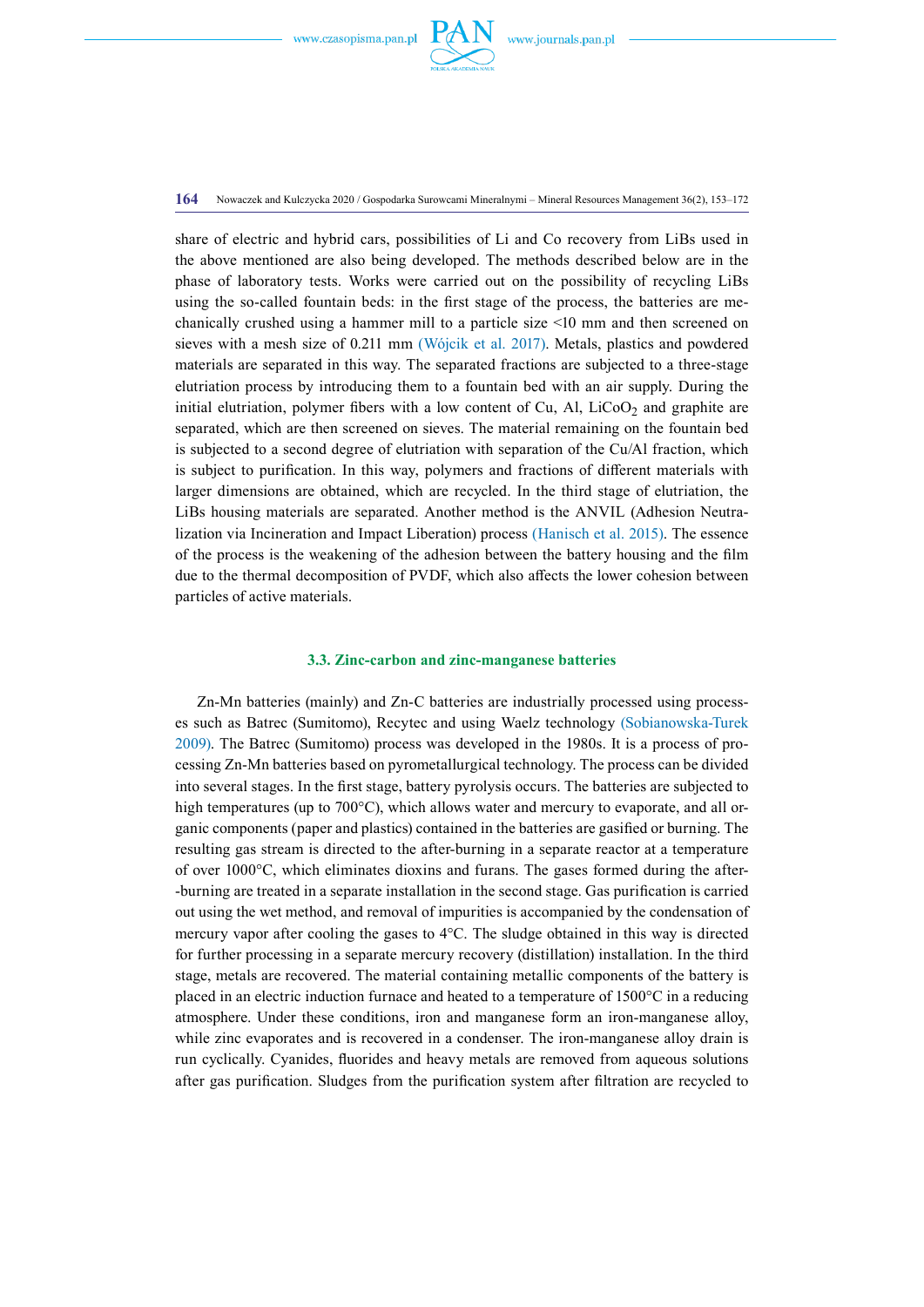

Nowaczek and Kulczycka 2020 / Gospodarka Surowcami Mineralnymi – Mineral Resources Management 36(2), 153–172 **165**

the pyrolysis process. Purified water is directed to sewage. On the other hand, sludges containing mercury coming from gas treatment installations are subjected to moderately high temperatures, around 360°C. This allows the mercury to evaporate and to be recovered by condensation. Any mercury residues contained in the gases from this process are trapped on activated carbon filters. The periodically run mercury recovery process is a low-emission process. In 2002, Batrec Industrie factories in Wimmis, Switzerland, which use this technology, processed about 5,000 Mg of waste batteries. Approximately 360 kg of ferro-manganese alloy (Fe-Mn), 200 kg of zinc  $(Zn)$ , 1.5 kg of mercury (Hg) and 20 kg of slag were obtained from one ton of charge. The process's energy expenditure is about 3.5 MWh/Mg of battery waste. The input material must not contain other types of batteries – in particular nickel-cadmium (Ni-Cd) batteries.

In Poland, zinc batteries are processed by BatEko Sp. z o.o, Eneris, Biosystem SA and KOS Sp. z o.o., the last two companies have joint management and process used batteries/ /rechargable batteries to a small extent. At Eneris Recupyl, there is a mechanical recycling process, and BatEko processes batteries using the hydrometallurgical method. At BatEko the crushing products are: ferromagnetic (metal housings, collectors), diamagnetic (battery components made of paper or plastics), paramagnetic (zinc anodes, cathode masses). The ferromagnetic fraction is sold to smelters, the diamagnetic fraction is treated as an alternative fuel, and manganese is recovered (by hydrometallurgical route: leaching, pressing, drying) from the paramagnetic fraction, which is about  $50\% -$  it is then sold in the form of oxide to battery manufacturers. Approximately 10,000 Mg of batteries are processed in BatEko annually (processing capacity is about 13,000 Mg). From the paramagnetic fraction, after manganese recovery, the waste is the scrubber, which is processed by other recyclers (waste code 11 02 02 – Sludges from zinc hydrometallurgy (including jarosite) – zinc recovery is possible from it. Zinc batteries, previously sorted from the battery stream, are processed at ENERIS Recupyl. The batteries are crushed, followed by fraction separation. About 3,000 Mg batteries are processed annually (processing capacity: sorting 4,000 Mg/year, processing 6,000 Mg/year (Sobianowska-Turek 2009). Steel and non-ferrous metals are transferred to smelters, the paper + plastics fraction is transferred as RDF, and the black mass is transferred to smelters where zinc and manganese in the form of oxide are recovered MnO is used as a component of silica slag, used as a mineral raw material for the production of building aggregates.

## **3.4. Nickel-cadmium batteries**

Accurec, TNO, Everead, Inmetco and Sab Nife technologies can be used to recycle nickel- -cadmium batteries (Szczepaniak and Sobianowska 2007). In Accurec technology, the first stage of conversion is to remove the electrolyte and then to separate the housings, mainly of plastics. The remaining material is subjected to vacuum distillation in an oven with a quartz tube, in which a container with the raw material is placed, induction heated (Kończyk et al.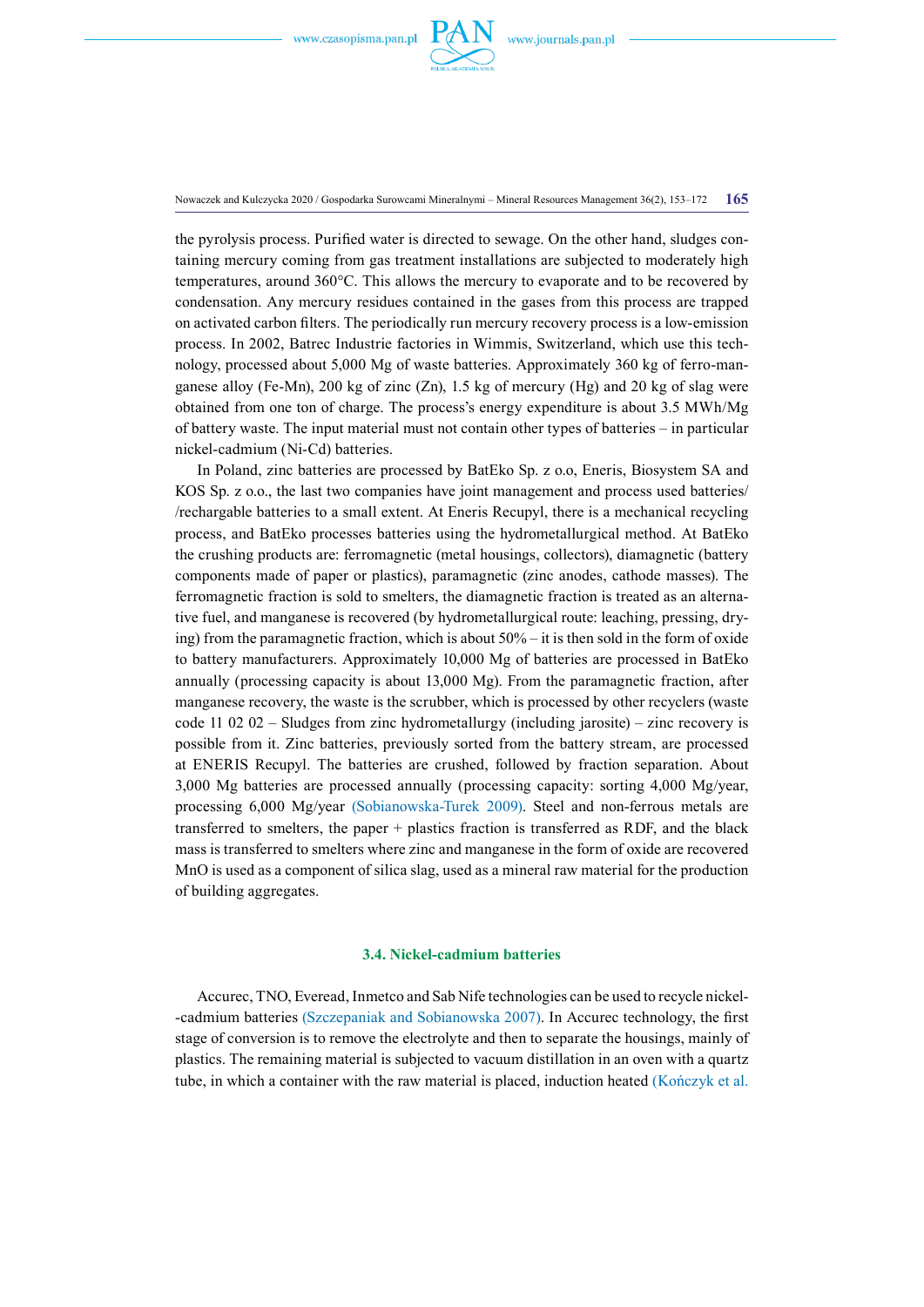

#### **166** Nowaczek and Kulczycka 2020 / Gospodarka Surowcami Mineralnymi – Mineral Resources Management 36(2), 153–172

2016). The process is carried out in two stages at a pressure of about 10 mbar. First, plastic elements are burned off and moisture removed, and the temperature does not exceed 500°C, then the temperature is raised to 850°C and cadmium is distilled off. A single operation lasts about 12 hours. Cadmium purity reaches 99.95%, as long as there are no other batteries in the charge. The processing plant is located in Mülheim, Germany, and its capacity probably reaches 1000 Mg per year (Szczepaniak and Sobianowska 2007). TNO technology (Toegepast-Natuurwetenschappelijk Onderzoek) was developed for the recycling of Zn and Ni-Cd batteries. Initially, it was focused on the recovery of cadmium, nickel and iron, and then it was also modified for the recovery of zinc and manganese. TNO technology allows for the recovery of approximately 275 kg of metallic nickel and 150 kg of metallic cadmium from every 1 Mg of battery. In the Sab Nife process, the electrolyte is removed first and the electrodes are cleaned and dried. Then the material (electrodes) goes to the reactor, where three subsequent operations are performed. In the first, the reactor is heated to 400–500°C and firing of organic matter is carried out in a controlled atmosphere of a mixture of nitrogen and oxygen. This stage lasts about 24 hours, and control of process conditions (especially oxygen potential) is associated with limiting evaporation of cadmium. Process gases are burned in a separate chamber. After the burning (gasification) of the organic substance, the temperature in the reactor is raised to about 900°C and cadmium distillation takes place. During this operation, a reducing atmosphere (a mixture of nitrogen and hydrogen) is maintained (Sobianowska-Turek 2009). This stage lasts about 20 hours, and after its completion the charge contains no more than 0.01% cadmium. In the last part, the temperature is raised to around 1300°C to obtain an Fe-Ni alloy. The purity of the cadmium obtained in this way is, as with other processing technologies, 99.95%. The material composition of nickel-cadmium batteries in% by weight is given in Table 6 (Mantuano et al. 2006).

Table 6. Material composition of Ni-Cd batteries from three different manufacturers (% wt)

| Tabela 6. Skład surowcowy akumulatorów Ni-Cd trzech różnych producentów (% wag.) |  |  |
|----------------------------------------------------------------------------------|--|--|
|----------------------------------------------------------------------------------|--|--|

| Metal          | I         | $\mathbf{I}$ | Ш         | Average content |
|----------------|-----------|--------------|-----------|-----------------|
| A <sub>1</sub> | 0.01      | 0.02         | 0.03      | $0.02 \pm 0.01$ |
| Cd             | 39.4      | 35.3         | 28.4      | $34 \pm 8$      |
| Co             | 2.08      | 2.56         | 1.43      | $2.0 \pm 0.8$   |
| Cu             | 0.03      |              |           | 0.03            |
| Fe             | 0.01      | 0.03         | 0.04      | $0.03 \pm 0.02$ |
| Li             | 0.05      | 0.07         | 0.04      | $0.05 \pm 0.02$ |
| Mn             | not found | 0.01         | not found | ${}_{0.01}$     |
| Ni             | 14.3      | 19.8         | 33.3      | $22 \pm 14$     |
| Pb             | not found | not found    | not found | not found       |
| Zn             | 0.90      | 0.01         | 0.03      | $0.3 \pm 0.08$  |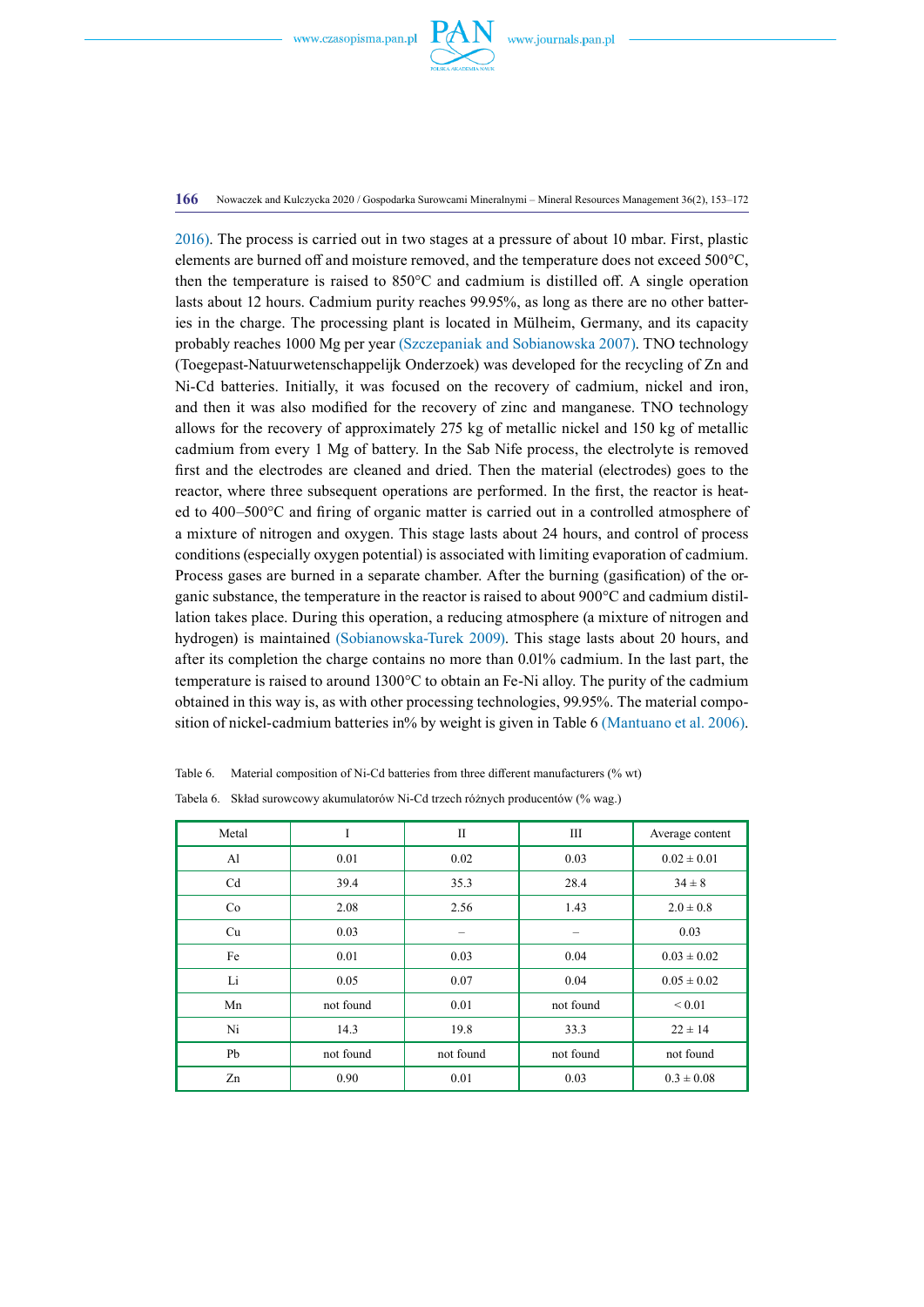

Nowaczek and Kulczycka 2020 / Gospodarka Surowcami Mineralnymi – Mineral Resources Management 36(2), 153–172 **167**

The recycling of Ni-Cd batteries is associated with negative activities related to their collection and improper processing leading to obtaining nickel plates, the sale of which brings economic profit. Other demolition products are removed in an environmentally hazardous way, i.e. by pouring electrolyte into the sewage system or soil. Iron-cadmium plates are sent to steel mills as scrap. However, when the iron-cadmium plate, visually no different from steel scrap, goes to processing at the steel mill, it causes disorganized cadmium emission.

# **Conclusions**

Effective and real recycling technologies with full life cycle analysis are under development and show the immediate need to develop comprehensive recycling solutions. The recycling of used batteries is not just about reducing the amount of generated waste directed to landfills, but above all reducing the use of non-renewable natural resources (Pyssa 2006). More and more lithium batteries are being used in the development of hybrid and/or electric vehicles. Along with the continuous development of hybrid technology, an increase in the return flow of used batteries is expected. However, commercially available batteries are not yet high enough to meet the power requirements of hybrid and/or electric vehicles. The most realistic scenario for the development of the battery and rechargable battery market in Poland assumes that the growth of innovative and modern technologies will be continued, with strong support from the academia. In the age when the economy transforms towards the electromobility and renewable energy sources, financial inlays on the implementation of supporting projects are of vital importance. UE activities are directed on financing R&D projects taking the entire value chain, ecodesign included, into account. It is also worth noting that Poland is becoming a better and better market for global investors while launching the European Battery Alliance plays a significant role in making the battery value chain more sustainable. A perfect scenario for the battery and rechargable battery market in Poland would purse solutions that will provide for an appropriate legal framework, ecodesign with recycling considered as well as maintained high quality standards. Challenges are facing the development of innovative concepts and technologies that can lead to battery development. Many innovative materials based on new chemicals, such as  $LiFePO<sub>4</sub>$ ,  $LiNiCoMnO$ ,  $LiNiCoAlO$ , LiMnO, LiNiMnO, LiTiO, LiSi, LiSn, are intensively tested to increase the battery's performance to the level of the car. On the other hand, the economic and political implications of many countries around the world are considered important in budgeting funds to stimulate research and development of LiB technology. Developing innovative, cost-effective, simple, flexible and environmentally friendly solutions will be a challenge for future recycling processes. Sectors based on modern and efficient sources of electricity are also becoming more advanced. More and more electric buses are being introduced in Polish cities. The number of hybrid and electric vehicles in which batteries are used is also increasing. This means that the need for their proper management, recovery and recycling of batteries and rechargable batteries will increase proportionally. At present, it is possible to use a wide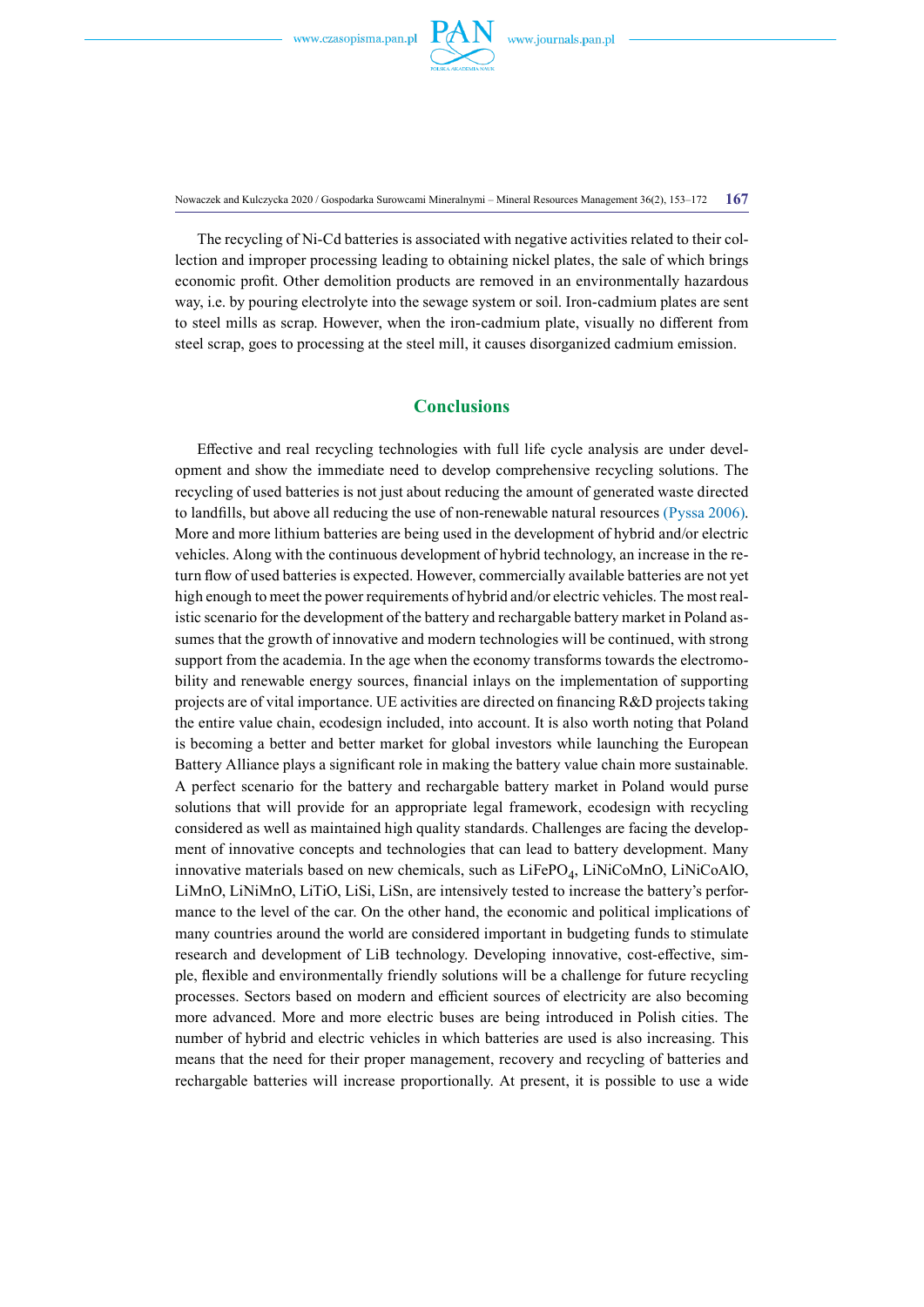

#### **168** Nowaczek and Kulczycka 2020 / Gospodarka Surowcami Mineralnymi – Mineral Resources Management 36(2), 153–172

range of rechargeable batteries and batteries of different size, shape and type. Zinc-carbon and alkaline batteries constitute over 80% of the cells introduced to the Polish market. The battery market is associated with such types of rechargeable cells as nickel-cadmium (Ni-Cd), nickel-metal hydride (Ni-MH), lead-acid and Li-ion. Ni-Cd batteries were one of the most popular electricity storage until recently. They were widely used in all types of power tools and in various electronic devices, such as flash lamps or radios. Ni-Cd batteries have been partly displaced by nickel metal hydride batteries. According to Rogulski and Czerwiński (2014), a rapid development of lithium cell technology has occurred, which after the displacement of nickel-metal hydride batteries from the segment of portable batteries used to power electronics begin to compete with them in automotive applications. Batteries/ /rechargable batteries contain many different materials that have a specific market value and, for rational resource management, waste batteries/rechargable batteries should be recycled. At the same time, virtually all batteries/rechargable batteries contain substances that are toxic and can pollute the environment. Therefore, some batteries and rechargable batteries that are included in the waste category hazardous substances should be subjected to the disposal process and, if possible, recycling. In the wake of the Paris agreement (COP21) and the Green Deal there is a need for significant reductions of greenhouse gas emissions in a short time span. Electric batteries are currently seen as important technological enablers to drive the transition towards a de-carbonised society, by integration of renewable and clean energy sources (such as wind energy and photovoltaics) in the electricity grid, and, in particular, by the electrification of transport. Energy storage is the common denominator: it includes both electro-mobility and stationary applications despite the different constraints applying to each of these applications in real life. Electric batteries have recently achieved considerable improvements in terms of their technical performance (such as energy density, power density, thermal stability and durability) and economic affordability (European Commission Decision C(2019) 4575). Such improvements are major contributors to the successful introduction of electric vehicles (which are becoming less expensive and have a longer range) and of stationary energy storage systems. But for a successful mass introduction of electrified mobility and renewable and clean energy systems with market competitive performances and – in the case of electric vehicles – fast charging capability, substantial improvements of the electric battery technologies are required. The competitiveness of new advanced energy storage systems or sustainable battery powered vehicles is strongly dependent on the performance and cost of the battery and battery cells and the materials used for the production of the cells. This is especially valid for the fast growing market of electric vehicles. However, the world production of automotive battery cells is dominated by Asian companies which represent more than 90% of the present world capacity.

*This work was funded by the Polish National Agency for Academic Exchange (NAWA) as the part of the project "International cooperation for Rational Use of Raw Materials and Circular Economy" (COOPMIN) which is conducted in the Division of Strategic Research in the MEERI PAS (2019–2020), project no. PPI/APM/2018/1/00003.*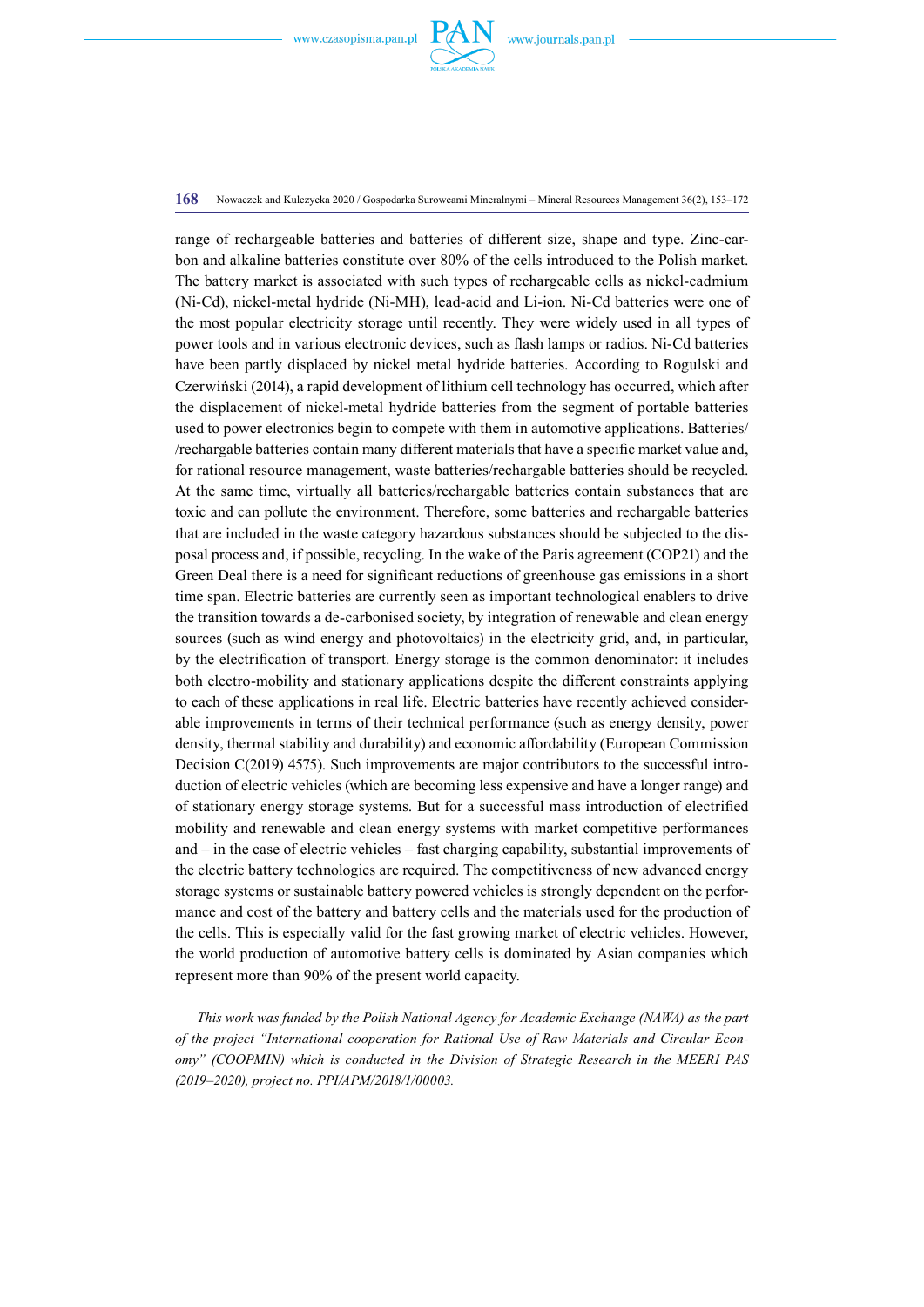

Nowaczek and Kulczycka 2020 / Gospodarka Surowcami Mineralnymi – Mineral Resources Management 36(2), 153–172 **169**

#### **References**

- Amanatidou, E. and Guy, K. 2008. Interpreting foresight process impacts: steps towards the development of a framework conceptualising the dynamics of foresight systems. *Technological Forecasting and Social Change* 75, pp. 539–557.
- Bajestani et al. 2014 Bajestani, M.I., Mousavi, S.M., Shojaosadati, S.A. 2014. Bioleaching of heavy metals from spent household batteries using Acidithiobacillus ferrooxidans: statistical evaluation and optimization. *Separation and Purification Technology* 132, pp. 309–316.
- Bakierska, M. and Chojnacka, A. 2016. Lithium batteries as modern energy storage systems (*Akumulatory litowe jako współczesne systemy magazynowania energii*). *Polish Chemical Society* 68, pp. 855–871 (*in Polish*).
- Burt, G. and van der Heijden, K. 2008. Towards a framework to understand purpose in futures studies: The role of Vickers' appreciative syste. *Technological Foreasting and Social Change* 75, pp. 1109–1127.
- COM(2018) 773 final, November 2018. Communication from the Commission to the European Parliament, the European Council, the council, the European economic and social committee, the committee of the regions and the European investment bank a clean planet for all a European strategic long-term vision for a prosperous, modern, competitive and climate neutral economy.
- Directive 2008/105/EC of the European Parliament and of the Council of 16 December 2008 on environmental quality standards in the field of water policy, amending and subsequently repealing Council Directives 82/176/EEC, 83/513/EEC, 84/156/EEC, 84/491/EEC, 86/280/EEC and amending Directive 2000/60/EC of the European Parliament and of the Council.
- Duin, P. and van der Hartigh, E.D. 2009. Exploring the link offutures research with innovation and strategy processes. *Technology Analysis& Strategic Management* 21, pp. 333–351.
- Espinosa et al. 2004 Espinosa, D.C.R., Bernardes, A.M. and Tenório, J.A.S. 2004. An overview on the current processes for the recycling of batteries. *Journal of Power Sources* 135, pp. 291–298.
- Hanisch et al. 2015 Hanisch, Ch., Loellhoeffel, T., Diekman, J., Markley, K.J., Haselrieder, W. and Kwade, A. 2015. Recycling of lithium-ion batteries: a novel method to separate coating and foil of electrodes. *Journal of Cleaner Production* 108, pp. 301–311.
- Horizon 2010 Work Programme 2018–2020 (European Commission Decision C(2019) 4575 of 2 July 2019). [Online] [https://ec.europa.eu/research/participants/data/ref/h2020/wp/2018–2020/main/h2020-wp1820-cc-activi](https://ec.europa.eu/research/participants/data/ref/h2020/wp/2018-2020/main/h2020-wp1820-cc-activities_en.pdf) [ties\\_en.pdf](https://ec.europa.eu/research/participants/data/ref/h2020/wp/2018-2020/main/h2020-wp1820-cc-activities_en.pdf) [Accessed: 2020-02-04].
- Kamińska et al. 2014 Kamińska, E., Kamiński, T. and Skarbek-Żabkin, A. 2014. Legal aspect of recycling leadacid batteries (*Aspekt prawny recyklingu akumulatorów kwasowoołowiowych*). *Logistyka* 2, pp. 115–123 (*in Polish*).
- Kończyk et al. 2016 Kończyk, J., Sobianowska-Turek, A. and Sobianowska, K. 2016. Nickel, cadmium and cobalt recovery from spent batteries (*Odzysk niklu, kadmu i kobaltu ze zużytych baterii*). *Scientific Issues Jan Długosz University in Częstochowa. Technology, Computer Science, Safety Engineering* 4, pp. 233–246. [Online] [http://](http://dx.doi.org/10.16926/tiib.2016.04.20) [dx.doi.org/10.16926/tiib.2016.04.20](http://dx.doi.org/10.16926/tiib.2016.04.20) [Accessed: 2020-02-04] (*in Polish*).
- Korb, J. 2003. *Thermochemical Modelling of the Zinc Recycling Waelz Process (SDHL Process)*. Freiberg/ Sachsen: GTT-Technologies.
- Kulczycka et. al. 2019 Kulczycka, J., Nowaczek, A. and Jarosiński, A. 2019. Potential amount of metals to be recovered from batteries and rechargable batteries in Poland (*Potencjalna ilość metali możliwa do odzysku z baterii i akumulatorów w Polsce*). *Rudy i [Metale Nieżelazne Recykling](http://yadda.icm.edu.pl/baztech/element/bwmeta1.element.baztech-d54d2031-09ac-407c-87af-28c51f65a030)* 64(6), pp. 3–7 (*in Polish*).
- Mantuano et al. 2006 Mantuano, D.P., Dorella, G., Elias, R.C.A. and Mansur, M.B. 2006. Analysis of hydrometallurgical route to recover base metals from spent rechargeable batteries by liquid-liquid extraction with Cyanex 272. *Journal of Power Sources* 159, pp. 1510–1518.
- Marcincakova et al. 2016 Marcincakova, R., Kadukova, J., Mrazikova, A., Velgosova, O., Luptakova, A. and Ubaldini, S. 2016. Metal bioleaching from spent lithium-ion batteries using acidophilic bacterial strains. *Inżynieria Mineralna – Journal of the Polish Mineral Engineering Society* 17, pp. 117–120.
- Mishra et al. 2008 Mishra, D., Kim, D.J., Ralph, D.E., Ahn, J.G., Rhee, Y.H. 2008. Bioleaching of metals from spent lithium ion secondary batteries using Acidithiobacillus ferrooxidans. *Waste Manage* 28(2), pp. 333–338.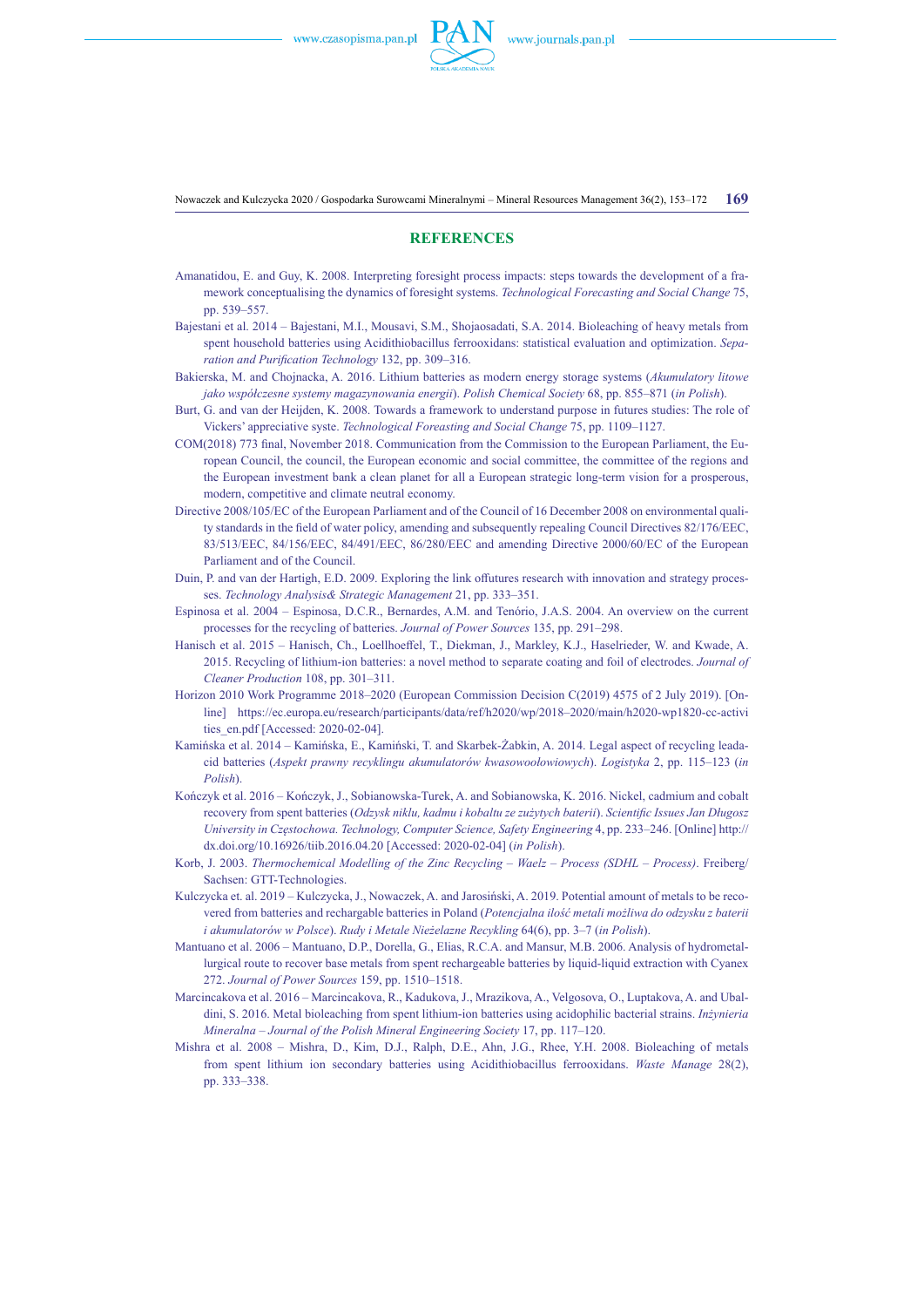

**170** Nowaczek and Kulczycka 2020 / Gospodarka Surowcami Mineralnymi – Mineral Resources Management 36(2), 153–172

- Ofek, E. and Wathieu, L. 2010. Are you ignoring trends that could shake up you business. *Harvard Business Review* 88, pp. 124–131.
- [Online] [www.batrec.ch/en/Recycling-Services](http://www.batrec.ch/en/Recycling-Services) [Accessed: 2020-02-04].
- [Online] [www.baterpol.pl](http://www.baterpol.pl) [Accessed: 2020-02-04].
- [Online] [https://ec.europa.eu/research/participants/data/ref/h2020/wp/2018–2020/main/h2020-wp1820-cc-activities](https://ec.europa.eu/research/participants/data/ref/h2020/wp/2018-2020/main/h2020-wp1820-cc-activities_en.pdf) [\\_en.pdf](https://ec.europa.eu/research/participants/data/ref/h2020/wp/2018-2020/main/h2020-wp1820-cc-activities_en.pdf) [Accessed: 2020-02-04].
- [Online] www.money.pl/gielda/surowce/dane,olow,5.html [Accessed: 2020-02-04].
- Pikoń, K. and Bogacka, M. 2018. Contemporary problems of power engineering and environmental protection IV (*współczesne problemy ochrony środowiska i energetyki* ), Gliwice, pp. 63–68 (*in Polish*).
- Project ELIBAMA: European Li-Ion Battery Advanced Manufacturing. [Online] https://elibama.wordpress.com [Accessed: 2020-02-04].
- Pyssa, J. 2006. The industrial waste management on the example of the recycled lead from rechargable batteries (*Gospodarka odpadami przemysłowymi na przykładzie odzysku ołowiu ze zużytych akumulatorów*). *Gospodarka Surowcami Mineralnymi – Mineral Resources Management* 22(2), pp. 15–26 (*in Polish*).
- Rogulski, Z. and Czerwiński, A. 2014. Market of portable batteries and rechargable batteries (*Rynek akumulatorów i baterii małogabarytowych*). *Przemysł Chemiczny* 93(5), pp. 709–712 (*in Polish*).
- Sobianowska-Turek, A. 2009. *Market recovery for Zn-C and Zn-Mn batteries*. PhD thesis. Wrocław (*in Polish*).
- Sobianowska-Turek et al. 2016 Sobianowska-Turek, A., Wasiewska, S. and Wierzbicka, W. 2016. Utilization of waste Li-ion batteries in Poland (*Przerób zużytych baterii litowo-jonowych (Li-jon) w Polsce*). *Przemysł Chemiczny* 95/9, pp. 1815–1821 (*in Polish*).
- Sobianowska-Turek et al. 2014 Sobianowska-Turek, A., Szczepaniak, W. and Zabłocka-Malicka, M. 2014. Electrochemical evaluation of manganese reducers – recovery of Mn from Zn-Mn and Zn-C battery waste. *Journal of Power Sources* 270, pp. 668–674.
- Szczepaniak, W. and Sobianowska, A. 2007. Recovery of raw materials from baiter waste. *Recycling* 3, pp. 28–29 (*in Polish*).
- Szamałek, K. and Galos, K. 2016. Mineral resources management. Metals in Spent Mobile Phones (SMP) a new challenge for mineral resources management. *Gospodarka Surowcami Mineralnymi – Mineral Resources Management* 32(4), pp. 45–58.
- Świętosławski, M. 2016. Trends of development of rechargeable lithium batteries (*Kierunki rozwoju akumulatorów litowych*). *Przemysł Chemiczny* 95(1), pp. 66–73 (*in Polish*).
- Tsiropoulos et al. 2018 Tsiropoulos, I., [Mikhailovna Lebedeva,](https://www.researchgate.net/profile/Natalia_Lebedeva9) N. and [Tarvydas,](https://www.researchgate.net/profile/Dalius_Tarvydas2) D. 2018. *Li-ion batteries for mobility and stationary storage applications – Scenarios for costs and market growth*. Luksembourg: Publications Office of the European Union.
- Wajda et al. 2015 Wajda, Ł., Kamiński, P. and Herezy, Ł. 2015. The review of new research directions on technologies using bioleaching processes (*Przegląd nowych kierunków badań nad technologiami wykorzystującymi procesy bioługowania*). *Rudy i Metale Niezależne Recykling* 60(2), pp. 79–85 (*in Polish*).
- Wójcik et al. 2017 Wójcik, M., Pawłowska, B. and Stachowicz, F. 2017. Recycling technologies of used lithium -ion batteries – a review (*Przegląd technologii recyklingu zużytych akumulatorów litowo-jonowych*). *Scientific Letters of Rzeszow University of Technology. Mechanics* 89(2), pp. 107–120 (*in Polish*).
- Xin et al. 2009 Xin, B., Zhang, D., Zhang, X., Xia, Y., Wu, F., Chen, S. and Li, L. 2009. *Bioresource Technology*  100, pp. 6163–6169.
- Zeng et al. 2013 Zeng, G.S., Luo, S.L., Deng, X.R., Li, L. and Au, C.T. 2013. Influence of silver ions on bioleaching of cobalt from spent lithium batteries. *Minerals Engineering* 49, pp. 40–44.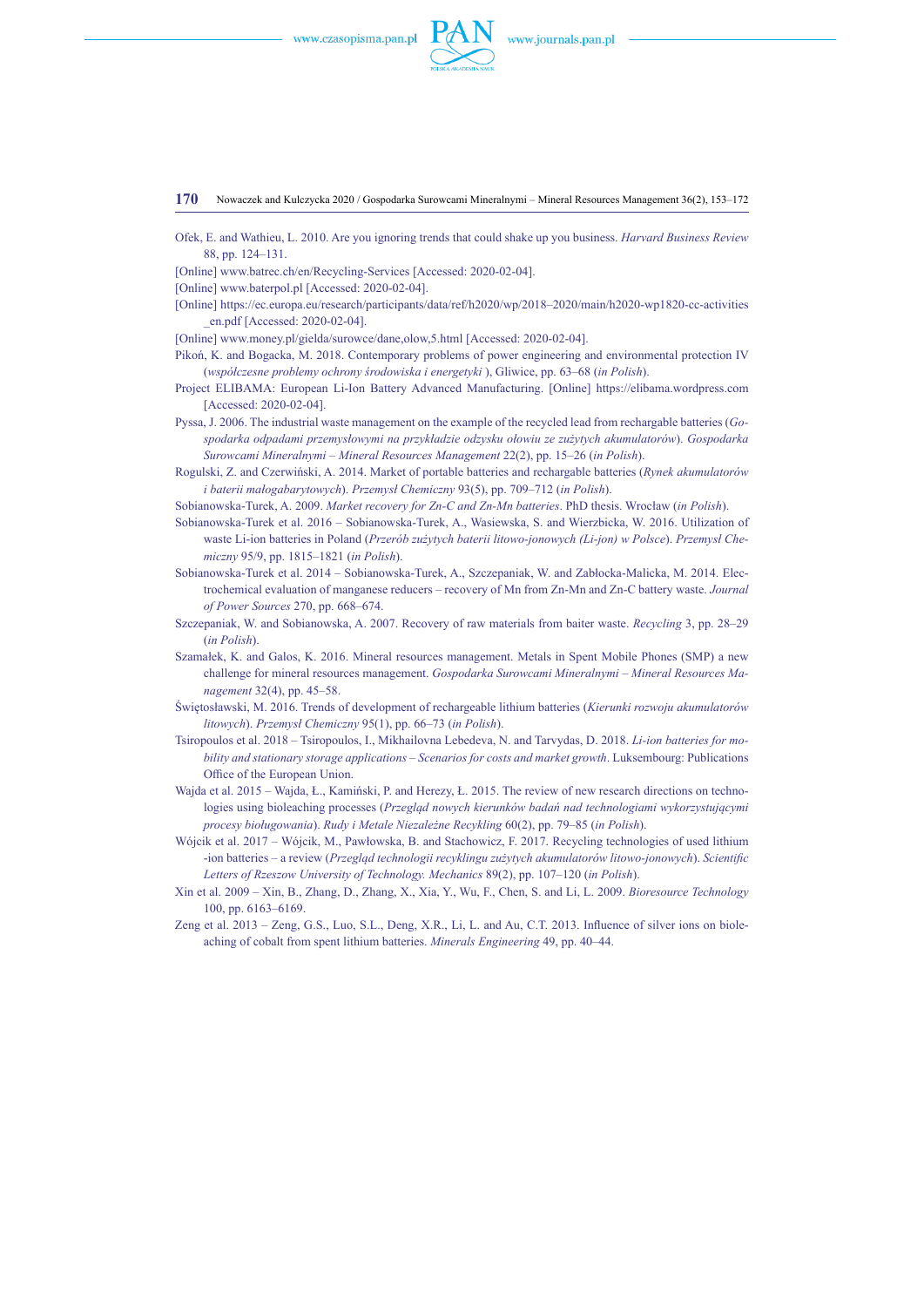

Nowaczek and Kulczycka 2020 / Gospodarka Surowcami Mineralnymi – Mineral Resources Management 36(2), 153–172 **171**

**Overview of funding sources and technologies for the recovery of raw materials from spent batteries and rechargeable batteries in Poland**

# Keywords

recycling, raw materials, innovations, batteries and rechargable batteries

### Abstract

Building a Strategic Battery Value Chain in Europe COM/2019/176 is a priority for EU policy. Europe's current share of global cell production is only 3%, while Asia has already reached 85%. To ensure a competitive position and independence in the battery market, Europe must act quickly and comprehensively in the field of innovation, research and construction of the infrastructure needed for large-scale battery production. The recycling of used batteries can have a significant role in ensuring EU access to raw materials. In the coming years, a very rapid development of the battery and rechargable battery market is forecast throughout the EU. In the above context, the recycling of used batteries plays an important role not only because of their harmful content and environmental impact, or adverse impact on human health and life, but also the ability to recover many valuable secondary raw materials and combine them in the battery life cycle (Horizon 2010 Work Programme 2018–2020 (European Commission Decision C(2019) 4575 of 2 July 2019)). In Poland, more than 80% of used batteries are disposable batteries, which, together with municipal waste, end up in a landfill and pose a significant threat to the environment. This paper examines scenarios and directions for development of the battery recycling market in Poland based on the analysis of sources of financing, innovations as well as economic and legal changes across the EU and Poland concerning recycling of different types of batteries and rechargable batteries.

#### **Przegląd źródeł finansowania i technologii odzyskiwania surowców z zużytych baterii i akumulatorów w Polsce**

# Słowa kluczowe

recykling, surowce, innowacje, baterie i akumulatory

## Streszczenie

Budowanie strategicznego łańcucha wartości w zakresie baterii i akumulatorów w Europie COM/2019/176 jest priorytetem dla polityki UE. Obecny udział Europy w globalnej produkcji ogniw wynosi zaledwie 3%, podczas gdy Azja osiągnęła już poziom 85%. Aby zapewnić konkurencyjną pozycję i niezależność na rynku baterii, Europa musi działać szybko i kompleksowo w dziedzinie innowacji, badań oraz budowy infrastruktury niezbędnej do produkcji baterii na dużą skalę. Recykling zużytych baterii może odgrywać znaczącą rolę w zapewnianiu dostępu UE do surowców. W najbliższych latach prognozowany jest bardzo szybki rozwój rynku baterii i akumulatorów w całej Uni Europejskiej. W powyższym kontekście recykling zużytych baterii odgrywa ważną rolę nie tylko ze